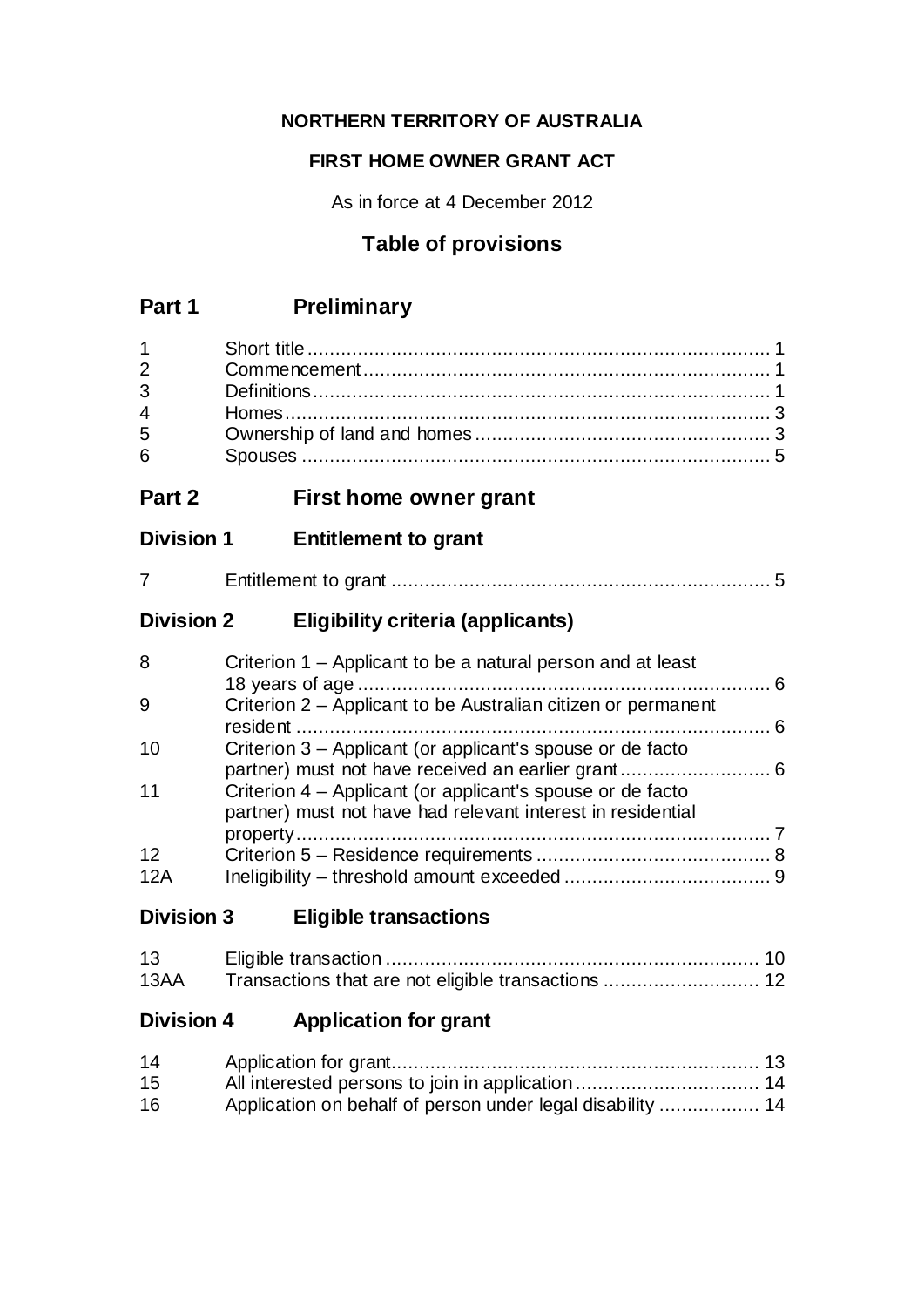# **Division 5 Decision on application**

| 17 |  |
|----|--|
| 18 |  |
| 19 |  |
| 20 |  |
| 21 |  |
| 22 |  |
| 23 |  |

# **Part 3 Administration**

| <b>Division 1</b> | <b>Administration generally</b> |  |
|-------------------|---------------------------------|--|
|-------------------|---------------------------------|--|

| 29              |  |
|-----------------|--|
| 30 <sup>7</sup> |  |
| 30A             |  |

### **Division 3 Incorrect applications and amounts incorrectly paid**

| 41 |  |  |
|----|--|--|
|----|--|--|

## **Part 4 Miscellaneous**

| 42  |  |
|-----|--|
| 43A |  |
| 44  |  |
| 45  |  |
| 45A |  |
| 46  |  |
| 47  |  |
| 48  |  |
| 49  |  |
| 50  |  |

# **Part 5 Transitional matters**

| 51 |                                                            |  |
|----|------------------------------------------------------------|--|
| 52 | Transitional provision (rates of interest on pre-existing  |  |
|    |                                                            |  |
| 53 | Application of limit on eligibility of transactions before |  |
|    | commencement of Revenue Legislation Amendment Act 2009 26  |  |
| 54 |                                                            |  |

### **ENDNOTES**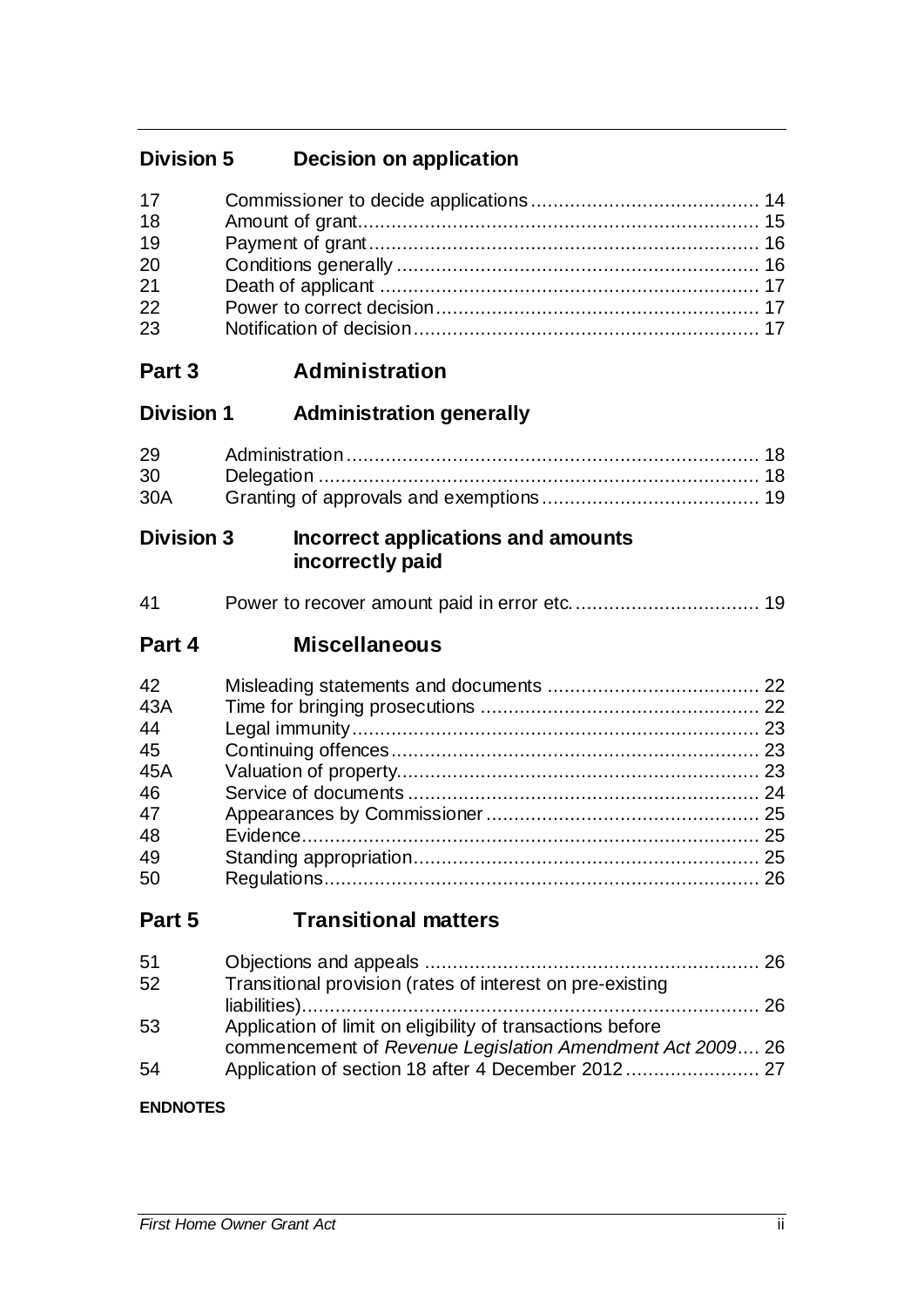## **NORTHERN TERRITORY OF AUSTRALIA**

\_\_\_\_\_\_\_\_\_\_\_\_\_\_\_\_\_\_\_\_

This reprint shows the Act as in force at 4 December 2012. Any amendments that commence after that date are not included.

\_\_\_\_\_\_\_\_\_\_\_\_\_\_\_\_\_\_\_\_

#### **FIRST HOME OWNER GRANT ACT**

**An Act to encourage and assist home ownership, and to offset the effect of the GST on the acquisition of a first home, by establishing a scheme for the payment of grants to first home owners**

### **Part 1 Preliminary**

#### **1 Short title**

This Act may be cited as the *First Home Owner Grant Act*.

#### **2 Commencement**

This Act comes into operation on 1 July 2000.

#### **3 Definitions**

In this Act:

*Agency employee* means an employee within the meaning of the *Public Sector Employment and Management Act* of the Agency administering this Act and includes the Chief Executive Officer within the meaning of that Act of that Agency.

*Australian citizen*, see section 4 of the *Australian Citizenship Act 2007* (Cth).

*building* includes part of a building.

*commencement date*, in relation to an eligible transaction, has the meaning in section 13(5).

*Commissioner* means the Commissioner of Territory Revenue or a person acting in that position.

*completion*, in relation to an eligible transaction, has the meaning in section 13(6).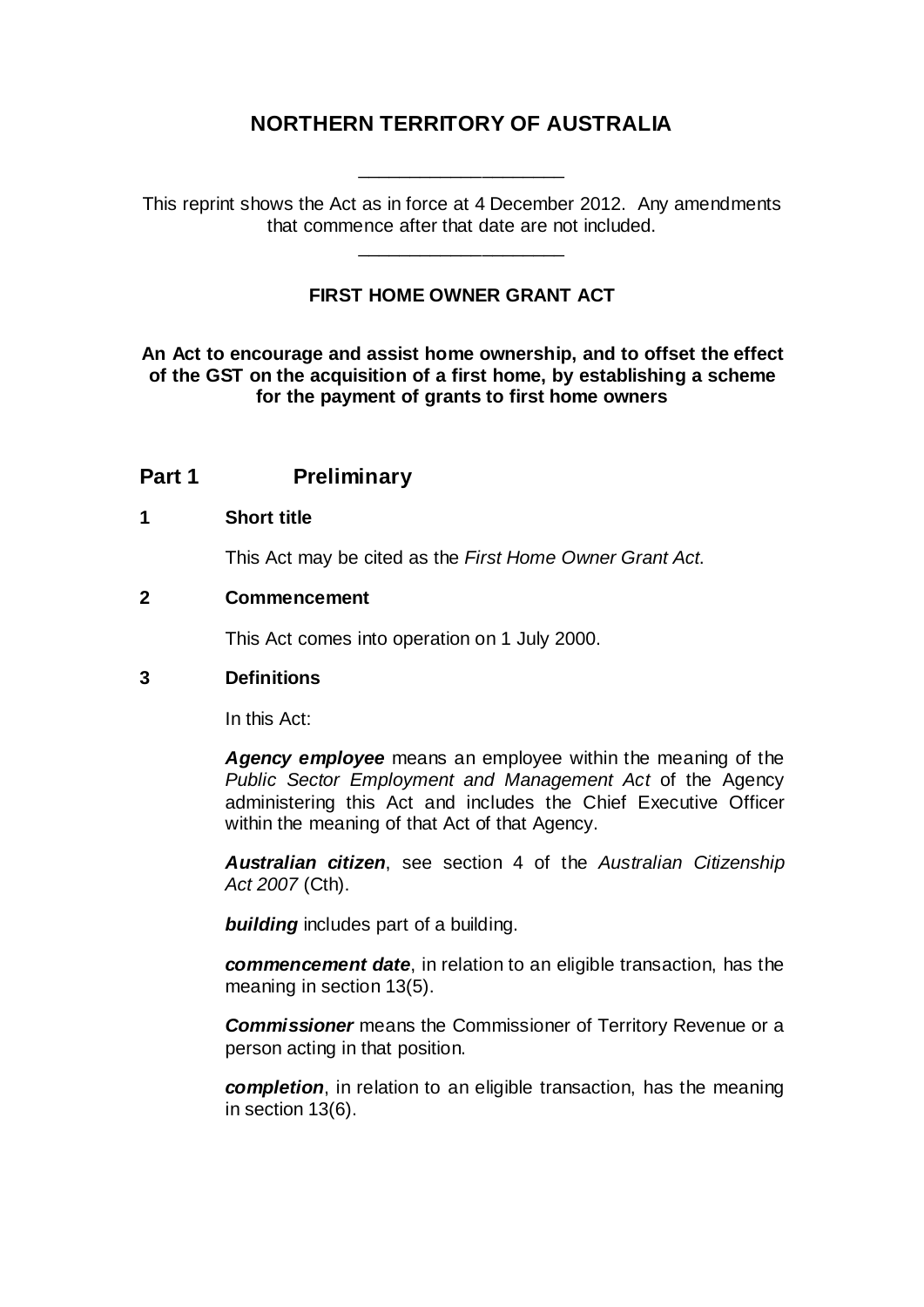*comprehensive home building contract* means a contract under which a builder undertakes to build a home on land from the inception of the building work to the point where the home is ready for occupation and if, for any reason, the work to be carried out under such a contract is not completed, includes any further contract under which the work is to be completed.

*consideration*, in relation to an eligible transaction, has the meaning in section 13(8) to (9).

*corresponding law* means an Act of a State or another Territory of the Commonwealth corresponding to this Act.

*eligibility criteria* means the criteria prescribed in Division 2 of Part 2 for determining whether an applicant for a first home owner grant is eligible for the grant.

*eligible transaction* has the meaning in section 13(1).

*first home owner grant* means a grant authorised under section 17.

*first home owner grant scheme* means the scheme for payment of first home owner grants established under this Act.

*GST*, see section 195-1 of *A New Tax System (Goods and Services Tax) Act 1999* (Cth).

*guardian*, in relation to a person under a legal disability, includes a trustee who holds property on trust for the person under an instrument of trust or by order of a court or tribunal.

*home* has the meaning in section 4.

*option to purchase* includes a right of pre-emption or a right of first refusal.

*owner* means:

- (a) in relation to land, a person who has a relevant interest in the land; and
- (b) in relation to a home, a person who has a relevant interest in the land on which the home is built.

*owner builder* means an owner of land who builds a home, or has a home built, on the land without entering into a comprehensive home building contract.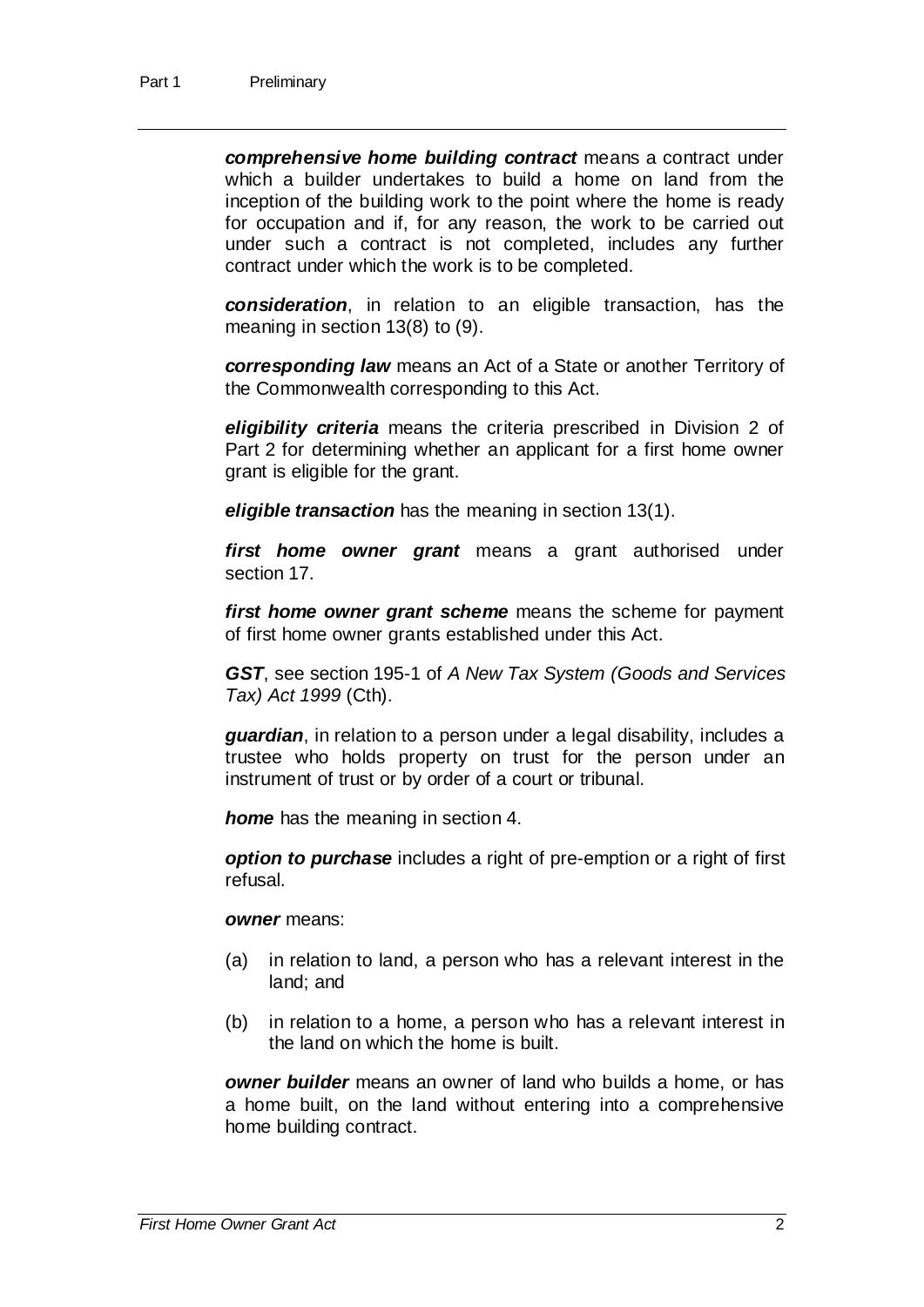#### *permanent resident* means:

- (a) the holder of a permanent visa within the meaning of section 30 of the *Migration Act 1958* of the Commonwealth; or
- (b) a New Zealand citizen who holds a special category visa within the meaning of section 32 of the *Migration Act 1958* of the Commonwealth.

*relevant interest* has the meaning in section 5(2), (3) and (4).

*residence requirements* means the requirements under section 12.

*residential property* means land in Australia on which there is a building lawfully occupied as a place of residence or suitable for occupation as a place of residence.

*statutory interest rate*, see section 35 of the *Taxation Administration Act*.

*threshold amount*, for an eligible transaction, means:

- (a) if the commencement date for the transaction is before 4 December 2012 – \$750 000; or
- (b) if the commencement date for the transaction is on or after 4 December 2012 – \$600 000.

#### **4 Homes**

A *home* is a building (affixed to land) that:

- (a) may lawfully be used as a place of residence; and
- (b) is, in the Commissioner's opinion, a suitable building for use as a place of residence.

#### **5 Ownership of land and homes**

- (1) A person is an owner of a home or a home owner if the person has a relevant interest in land on which a home is built.
- (2) Each of the following is, subject to subsection (3), a *relevant interest* in land:
	- (a) an estate in fee simple in the land;
	- (b) a life estate in the land approved by the Commissioner;
	- (c) a perpetual lease of the land granted by the Commonwealth or the Territory;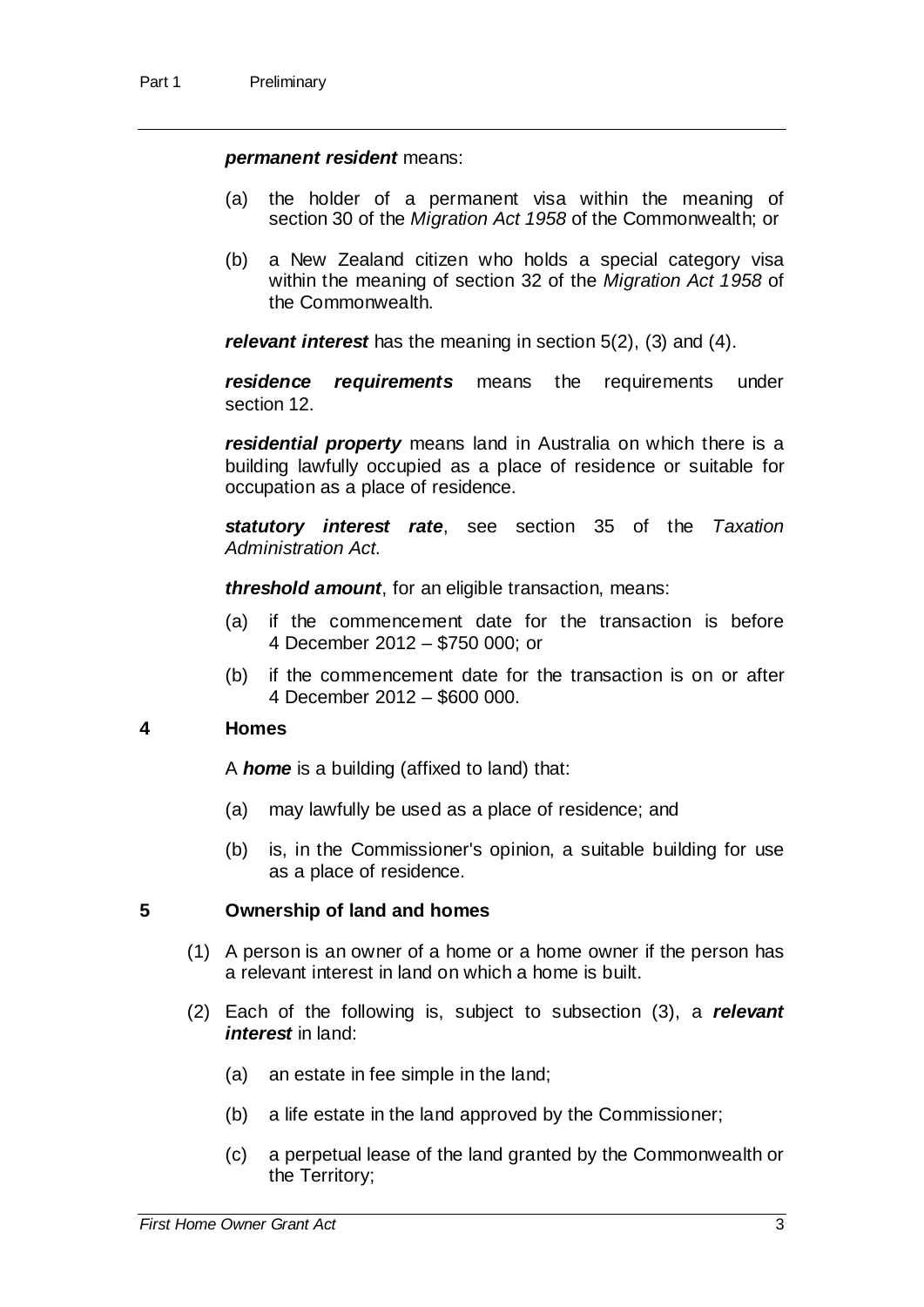- (d) a leasehold interest in the land granted by the Commonwealth or the Territory that may be converted under the terms of the lease or by statute into an estate in fee simple;
- (e) an interest as purchaser under a contract for the purchase of an estate in fee simple in the land by instalments;
- (f) a licence or right of occupancy granted by the Commonwealth or the Territory that gives, in the Commissioner's opinion, the licensee or the holder of the right reasonable security of tenure;
- (g) an interest as lessee or sublessee of the land under a longterm registered lease granted by the Commonwealth or the Territory where the term of the lease is 15 years or more;
- (h) an interest as lessee or sublessee of the land under a registered lease or sublease granted under section 19 or 19A of the *Aboriginal Land Rights (Northern Territory) Act 1976* (Cth) if the term of the lease is 15 years or more.
- (3) Subject to subsection (4):
	- (a) an interest is not a relevant interest at a particular time unless the holder of the interest has, or will have within 12 months after that time (or a longer period allowed by the Commissioner), a right to immediate occupation of the land; and
	- (b) an interest is not a relevant interest in the hands of a person who holds it subject to a trust; and
	- (c) an equitable interest is not a relevant interest unless it is the interest of a person under a legal disability for whom a guardian holds the interest in trust; and
	- (d) an interest is not a relevant interest if the holder of the interest is the lessor or sublessor under a lease or sublease mentioned in section 5(2).
- (4) The Regulations may provide for recognition of an interest (*a non-conforming interest*) as a relevant interest:
	- (a) even though the interest may not conform with the above provisions; and
	- (b) even though the interest may not be recognised at law or in equity as an interest in land.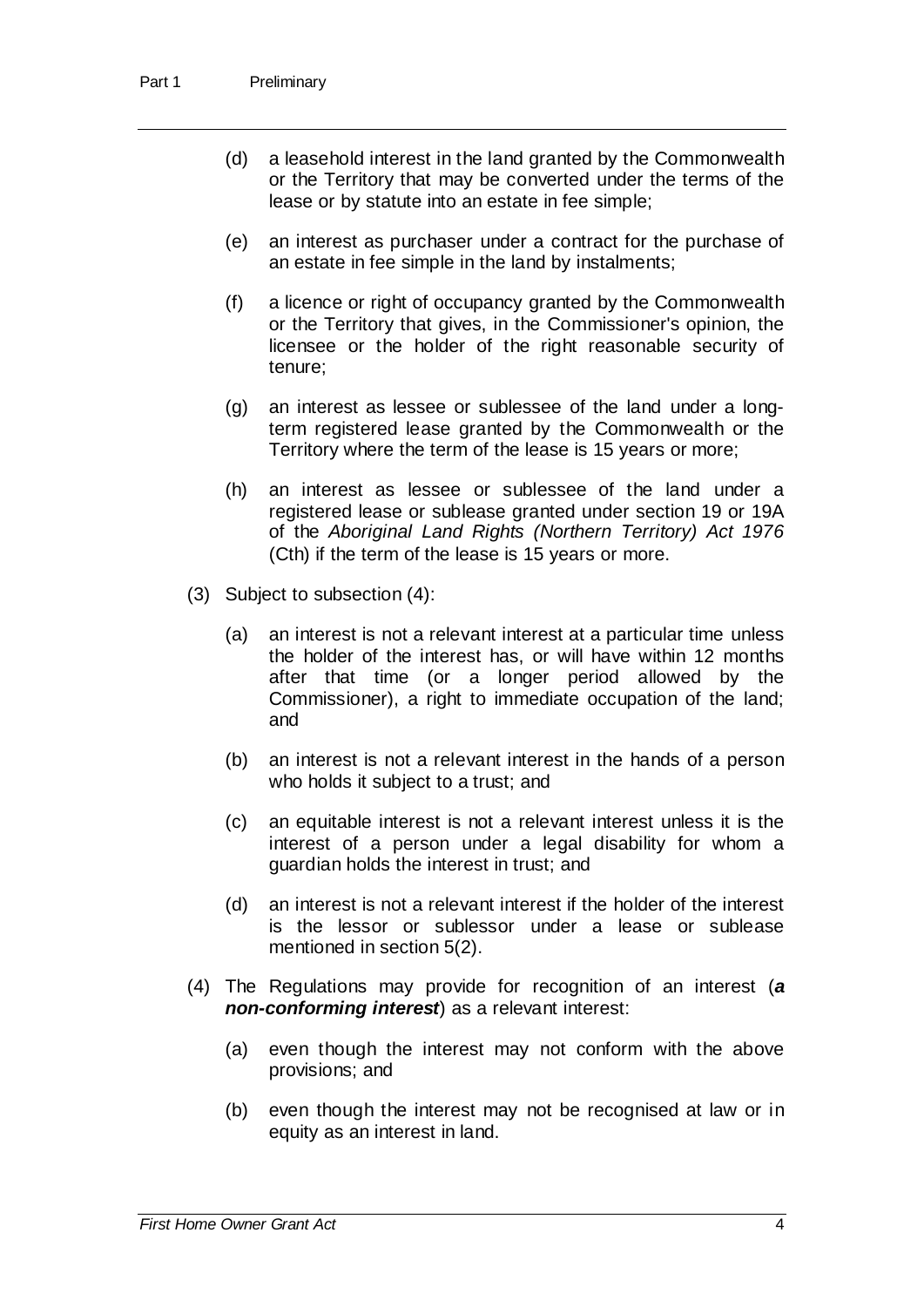(5) If a first home owner grant is to be paid in consequence of the recognition of a non-conforming interest as a relevant interest, the Commissioner may impose appropriate conditions on the payment of the grant to ensure its recovery if criteria prescribed in the Regulations about future conduct or events are not satisfied.

### **6 Spouses**

- (1) If the Commissioner is satisfied that, at the time of deciding an application for a first home owner grant, an applicant:
	- (a) is married but not cohabiting with the person to whom the applicant is married; and
	- (b) has no intention of resuming cohabitation,

the person to whom the applicant is married is not to be regarded as the applicant's spouse.

(2) In this Act, a reference to an applicant's spouse or de facto partner, in relation to an application, is a reference to the applicant's spouse or de facto partner at the commencement date of the eligible transaction to which the application relates.

## **Part 2 First home owner grant**

### **Division 1 Entitlement to grant**

#### **7 Entitlement to grant**

- (1) A first home owner grant is payable on an application under this Act if:
	- (a) the applicant or, if there are 2 or more of them, each of the applicants complies with the eligibility criteria; and
	- (b) the transaction for which the grant is sought:
		- (i) is an eligible transaction; and
		- (ii) has been completed.
- (2) Despite subsection (1)(a), an applicant need not comply with the eligibility criteria to the extent the applicant is exempted from compliance by or under this Act.
- (3) Only one first home owner grant is payable for the same eligible transaction.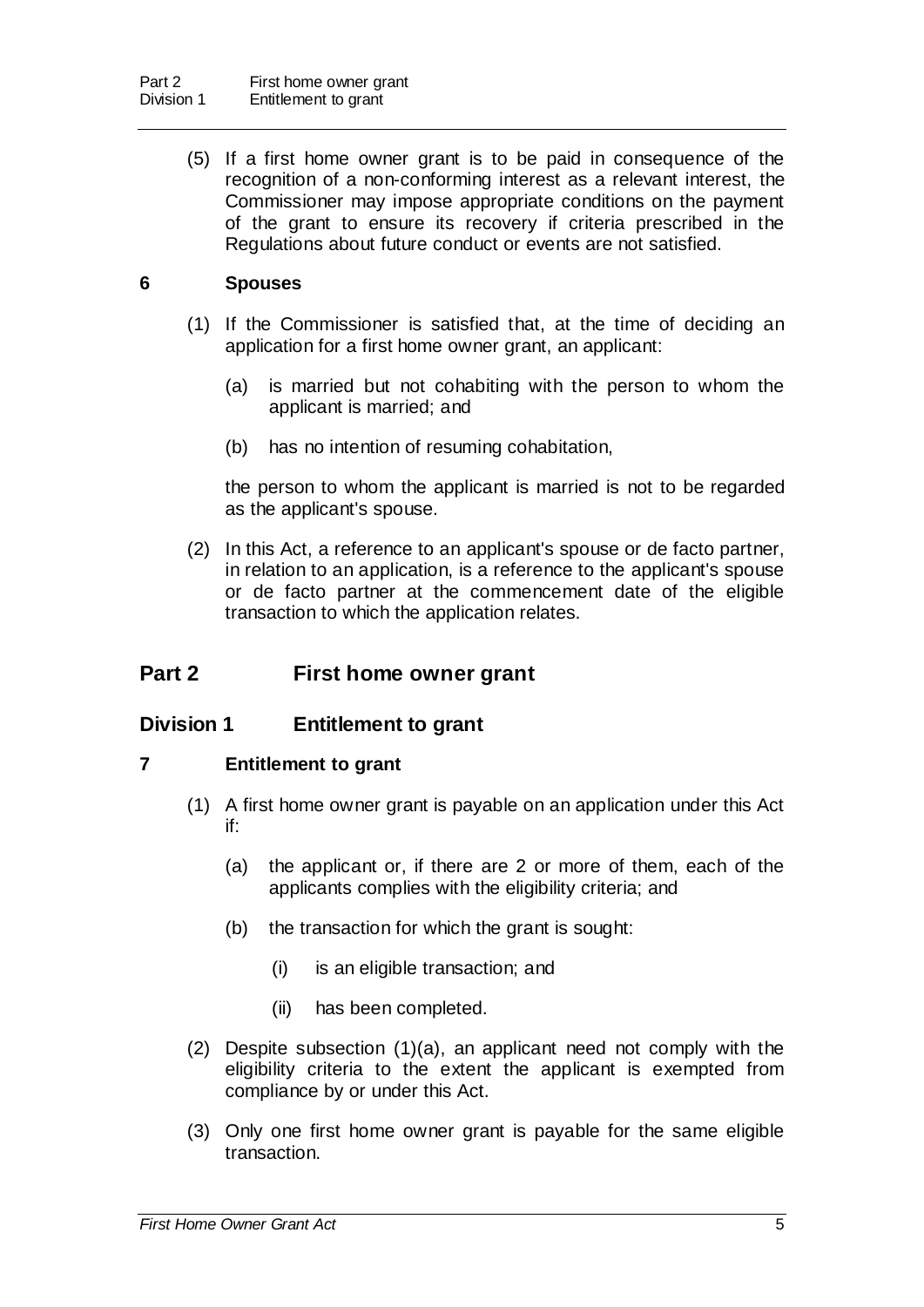## **Division 2 Eligibility criteria (applicants)**

### **8 Criterion 1 – Applicant to be a natural person and at least 18 years of age**

- (1) An applicant for a first home owner grant must be:
	- (a) a natural person; and
	- (b) at least 18 years of age at the commencement date of the eligible transaction.
- (2) The Commissioner may exempt an applicant from the requirement in subsection (1)(b) if the Commissioner is satisfied:
	- (a) the applicant will comply with the residence requirements; and
	- (b) the application does not have the effect of circumventing limitations on, or requirements affecting, eligibility for or entitlement to a first home owner grant imposed by or under this Act.
- (3) If an application is made by joint applicants and one of the applicants complies with subsection (1)(b), it is not necessary for the other or others to comply with that paragraph.

### **9 Criterion 2 – Applicant to be Australian citizen or permanent resident**

- (1) Subject to subsection (2), an applicant for a first home owner grant must be an Australian citizen or a permanent resident at the time of making the application.
- (2) If an application is made by joint applicants and one of the applicants is an Australian citizen or a permanent resident at the time of making the application, it is not necessary for the other or others to be Australian citizens or permanent residents.

### **10 Criterion 3 – Applicant (or applicant's spouse or de facto partner) must not have received an earlier grant**

- (1) Subject to subsection (2), an applicant is ineligible for a first home owner grant if:
	- (a) the applicant or the applicant's spouse or de facto partner has been a party to an earlier application under this Act or a corresponding law; and
	- (b) a grant was paid on the application.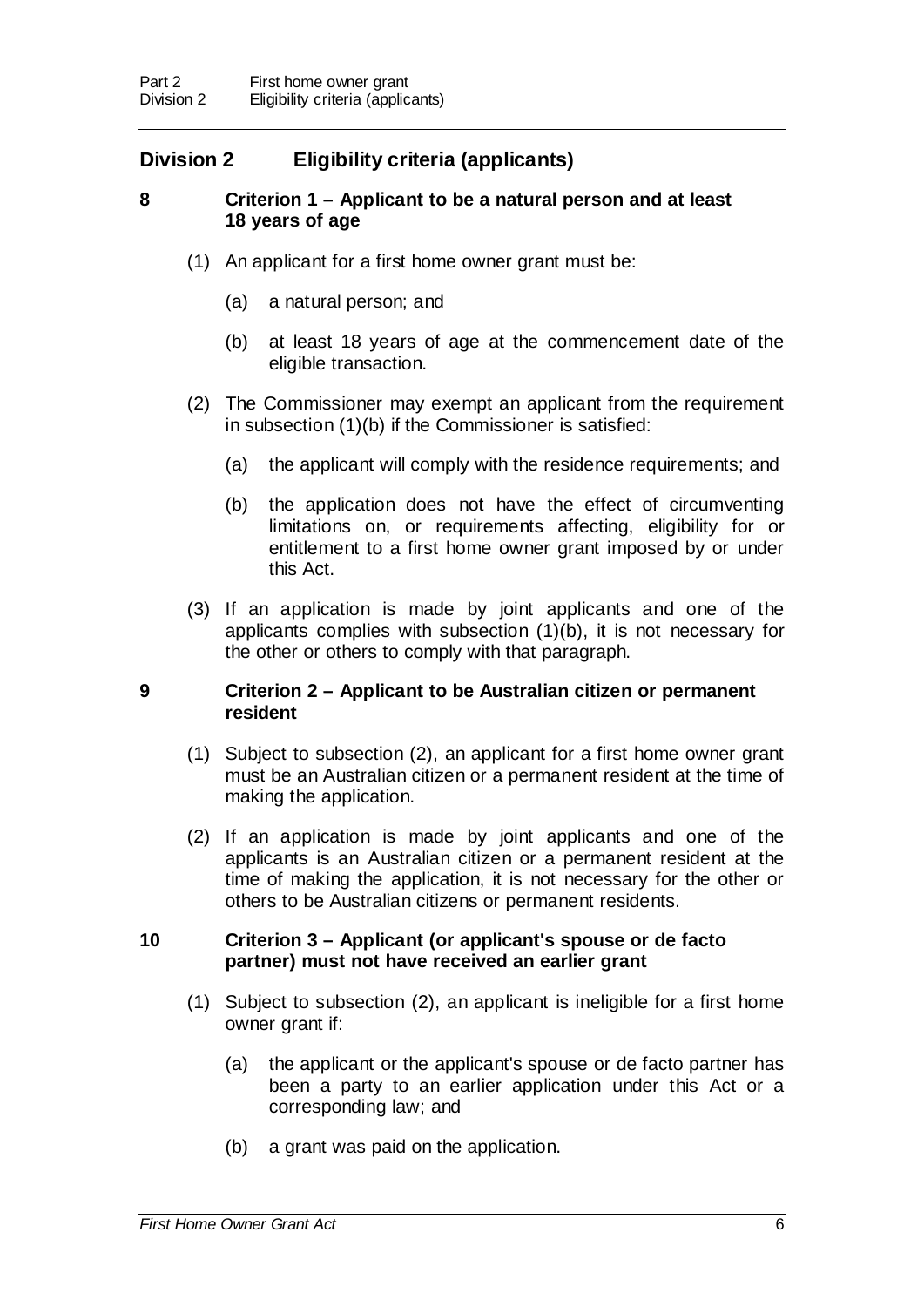- (2) However, an applicant is not ineligible under subsection (1) if:
	- (a) the grant was later paid back; and
	- (b) any amount payable as a penalty or as interest was also paid in relation to the earlier application.
- (3) An applicant is ineligible for a first home owner grant if the applicant or the applicant's spouse or de facto partner:
	- (a) could have successfully applied for a first home owner grant under this Act or a corresponding law in respect of an earlier transaction to which he or she was a party but did not do so; or
	- (b) could, assuming that he or she had then been an Australian citizen or a permanent resident, have successfully applied for a first home owner grant under this Act or a corresponding law in respect of an earlier transaction to which he or she was a party.

#### **11 Criterion 4 – Applicant (or applicant's spouse or de facto partner) must not have had relevant interest in residential property**

- (1) An applicant is ineligible for a first home owner grant if the applicant or the applicant's spouse or de facto partner held before 1 July 2000:
	- (a) a relevant interest in residential property in the Territory; or
	- (b) an interest in residential property in a State or another Territory of the Commonwealth that is a relevant interest under the corresponding law of that State or Territory.
- (2) In working out for the purposes of subsection (1) whether an applicant held a relevant interest (within the meaning of this Act or a corresponding law) in residential property at a particular time, any deferment of the applicant's right of occupation because the property was subject to a lease is to be disregarded.
- (3) An applicant is ineligible for a first home owner grant if the applicant or the applicant's spouse or de facto partner has, on or after 1 July 2000 and before the commencement date of the eligible transaction to which the application relates, held an interest in property used at any time on or after 1 July 2000 as the residence of the applicant or the applicant's spouse or de facto partner, being:
	- (a) a relevant interest in residential property in the Territory; or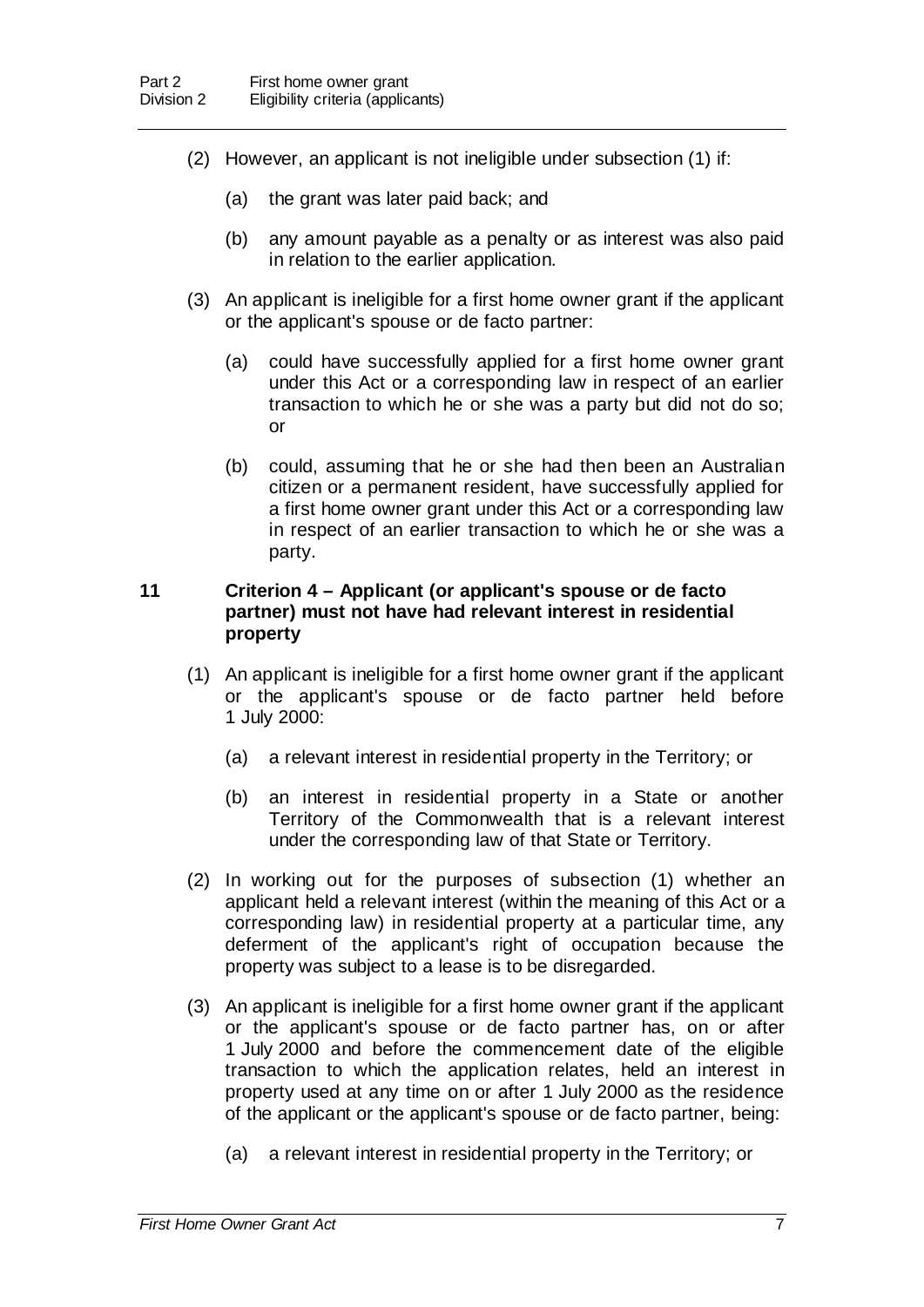- (b) an interest in residential property in a State or another Territory of the Commonwealth that is a relevant interest under the corresponding law of that State or Territory.
- (4) However, for subsection (3), the applicant or the applicant's spouse or de facto partner is taken not to have used the property as the residence of the applicant or the applicant's spouse or de facto partner if:
	- (a) the property was the subject of an earlier application under this Act or a corresponding law by the applicant or the applicant's spouse or de facto partner; and
	- (b) a first home owner grant was paid under the earlier application; and
	- (c) the applicant or the applicant's spouse or de facto partner repaid the grant.
- (5) Also, for subsection (3), the applicant or the applicant's spouse or de facto partner is taken not to have used the property as the residence of the applicant or the applicant's spouse or de facto partner if:
	- (a) the property was the subject of an earlier application under this Act or a corresponding law by the applicant or the applicant's spouse or de facto partner; and
	- (b) a first home owner grant was not paid under the earlier application because the Commissioner did not exempt the applicant or the applicant's spouse or de facto partner from the requirement in section 8(1)(b).

#### **12 Criterion 5 – Residence requirements**

- (1) An applicant for a first home owner grant must occupy the home to which the application relates as the applicant's principal place of residence unless the applicant is exempt under subsection (3)(b).
- (2) That occupation of the home must:
	- (a) start within 12 months after completion of the eligible transaction, or a longer period approved under subsection (3)(a)(i); and
	- (b) continue for a continuous period of at least 6 months, or a shorter period approved under subsection (3)(a)(ii).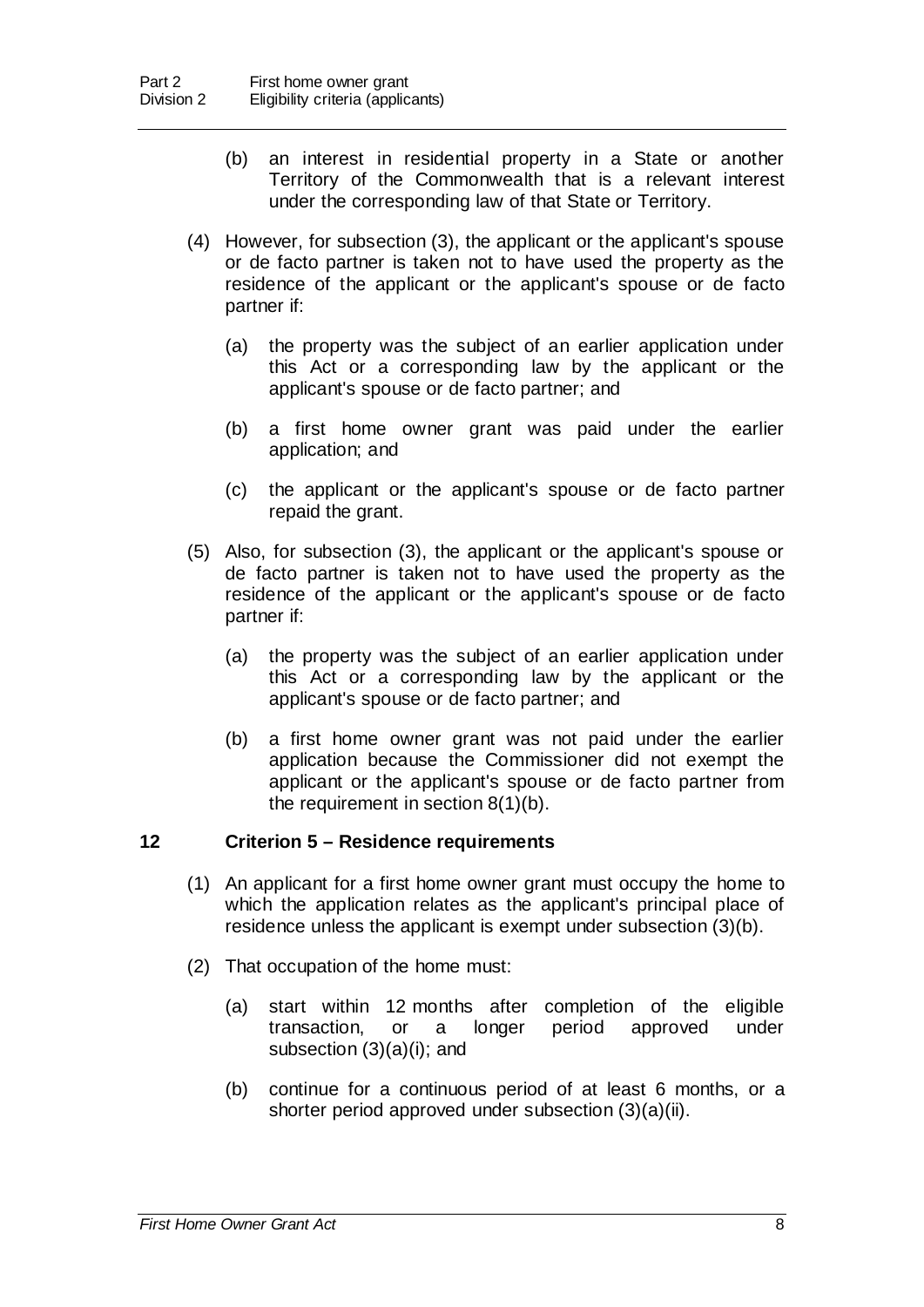- (3) If satisfied there are special reasons to do so, the Commissioner may:
	- (a) approve either or both of the following for an applicant:
		- (i) a longer period for subsection  $(2)(a)$ ;
		- (ii) a shorter period for subsection (2)(b); or
	- (b) exempt an applicant from the requirement under subsection (1).

#### **12A Ineligibility – threshold amount exceeded**

- (1) Despite sections 10(2) and 11(4), an applicant is ineligible for a first home owner grant if:
	- (a) the applicant or applicant's spouse or de facto partner was paid a grant on an earlier application under this Act or a corresponding law for a home used as the residence of the applicant, applicant's spouse or de facto partner; and
	- (b) that transaction is not an eligible transaction under:
		- (i) section 13AA(1)(b), (c), (d) or (e) because the threshold amount is exceeded; or
		- (ii) an equivalent provision of a corresponding law because the threshold amount (however described) under that law is exceeded (regardless of whether the amount under that law is the same as under this Act).

#### *Note for subsection (1)*

*Under section 41, an applicant is required to repay a grant if the unencumbered*  value or consideration for the transaction results in it not being an eligible *transaction.*

- (2) Subsection (1) applies even if the applicant, applicant's spouse or de facto partner:
	- (a) repaid the amount of the grant; and
	- (b) paid any penalty or interest in relation to the earlier application.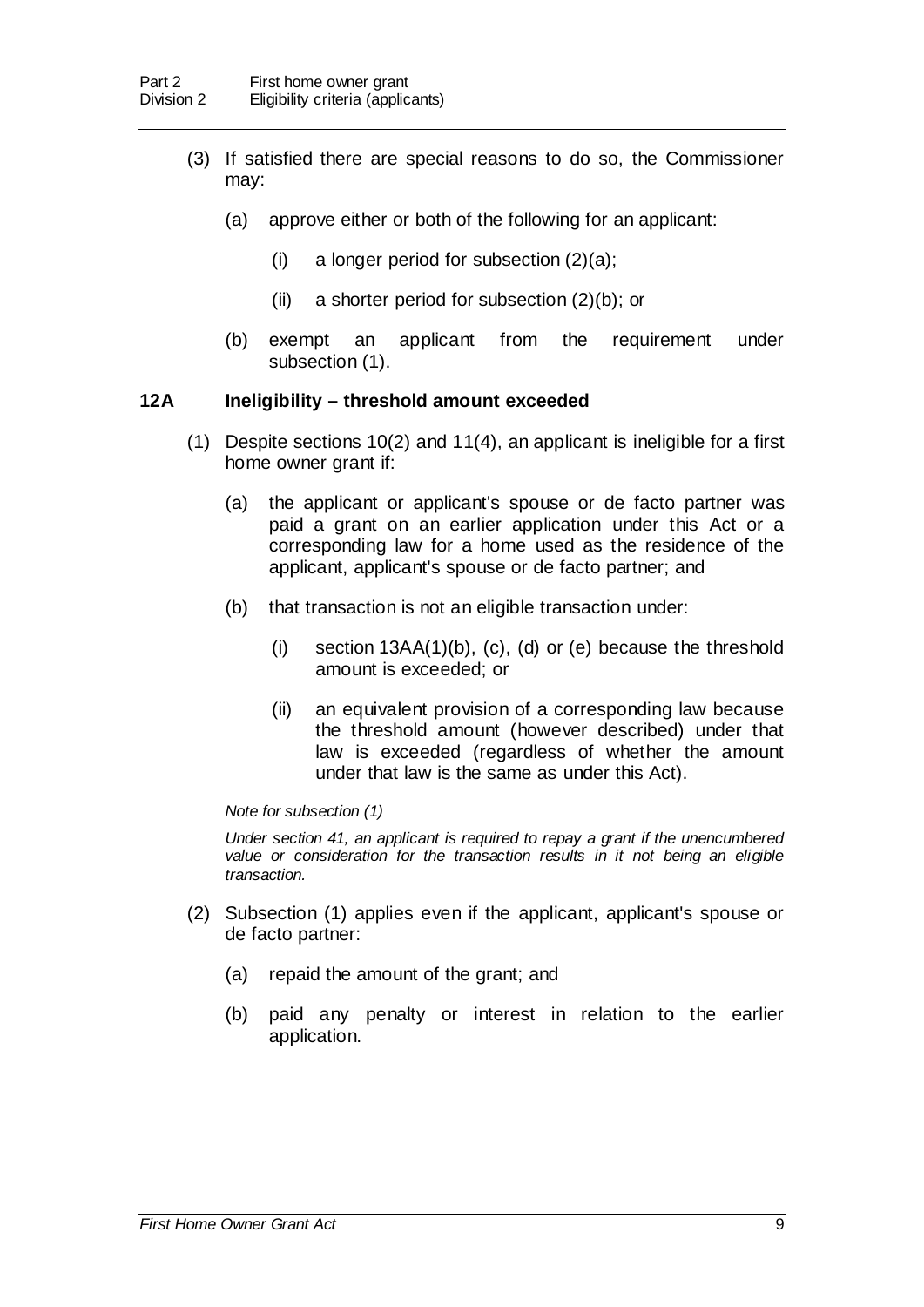## **Division 3 Eligible transactions**

### **13 Eligible transaction**

- (1) An eligible transaction is:
	- (a) a contract made on or after 1 July 2000 for the purchase of a home in the Territory; or
	- (b) a comprehensive home building contract made on or after 1 July 2000 by the owner of land in the Territory, or a person who will on completion of the contract be the owner of land in the Territory, to have a home built on the land; or
	- (c) the building of a home in the Territory by an owner builder if the building work commences on or after 1 July 2000.
- (2) A contract is a contract for the purchase of a home if the contract is a contract for the acquisition of a relevant interest in land on which a home is built.
- (5) The commencement date of an eligible transaction is:
	- (a) in the case of a contract for the purchase or construction of a home – the date when the contract is made; or
	- (b) in the case of the building of a home by an owner builder other than a transaction to which subsection (7) applies:
		- (i) the date when laying the foundations for the home commences; or
		- (ii) another date the Commissioner considers appropriate in the circumstances of the case; or
	- (c) in the case of a transaction to which subsection (7) applies the date referred to in subsection (7)(b).
- (6) Subject to any qualifications prescribed by regulation, an eligible transaction is completed:
	- (a) in the case of a contract for the purchase of a home, when:
		- (i) the purchaser becomes entitled to possession of the home under the contract; and
		- (ii) if the purchaser is to obtain a registered title to the land on which the home is situated – the necessary steps to obtain registration of the purchaser's title have been taken; or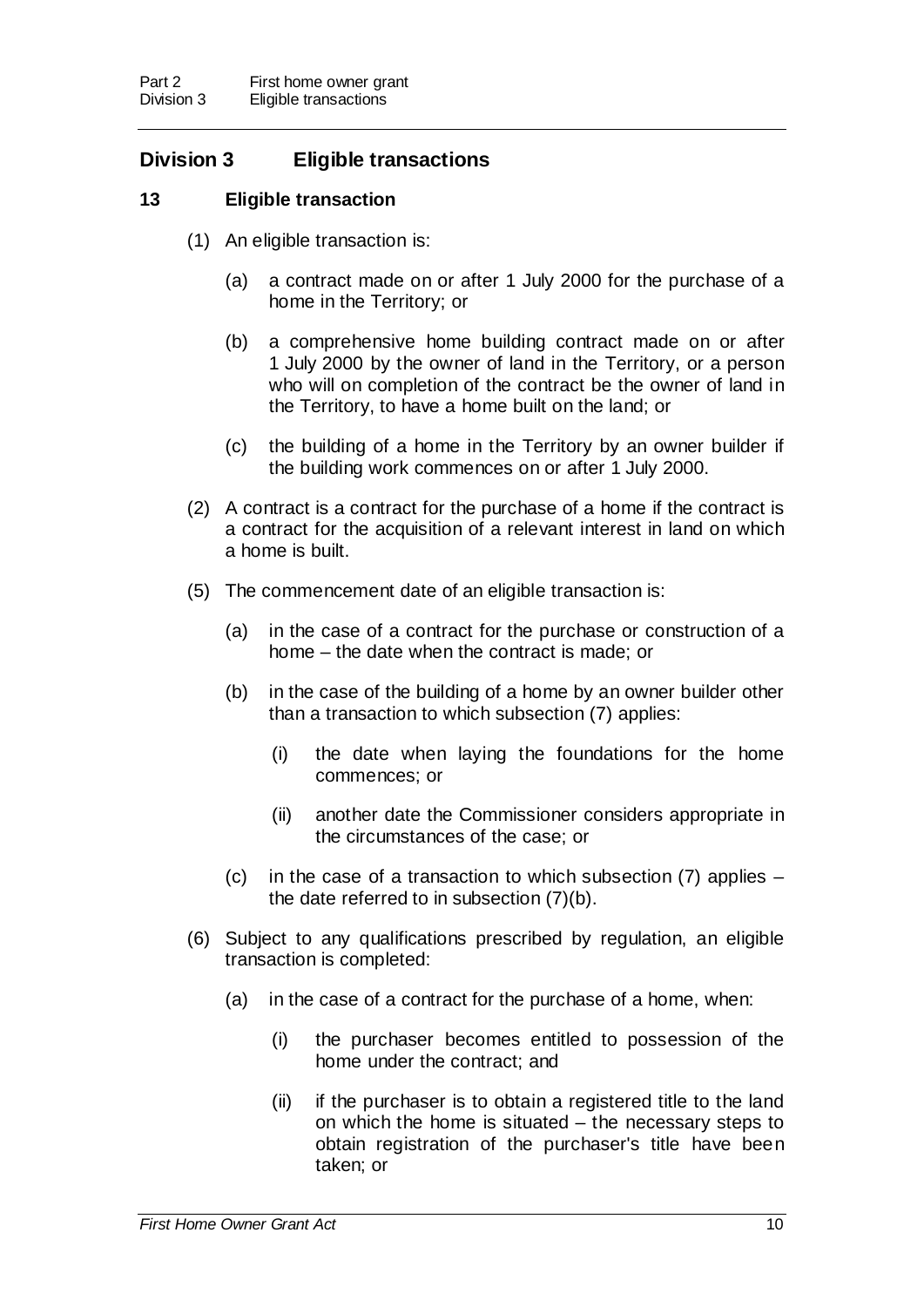- (b) in the case of a contract to have a home built when the building is ready for occupation as a place of residence; or
- (c) in the case of the building of a home by an owner builder other than a transaction to which subsection (7) applies – when the building is ready for occupation as a place of residence; or
- (d) in the case of a transaction to which subsection (7) applies when the event referred to in subsection (7)(c) occurs.
- (7) If a person purchases a building and intends to use it as a place of residence on land in which the person has a relevant interest but on which it is not situated at the time of purchase:
	- (a) this Act applies as if the person were an owner builder building a home on the land; and
	- (b) the commencement date of the transaction is to be taken to be the date of the contract to purchase the building; and
	- (c) the transaction is to be taken to be completed when the building is ready for occupation as a place of residence on land in which the purchaser has a relevant interest.
- (8) The consideration for an eligible transaction is:
	- (a) in the case of a contract for the purchase of a home the consideration for the purchase; or
	- (b) in the case of a comprehensive home building contract the total consideration payable for the building work; or
	- (c) in the case of the building of a home by an owner builder the actual costs to the owner of carrying out the work (excluding any allowance for the owner builder's own labour).
- (8A) The consideration for an eligible transaction does not include rent given for a lease or sublease mentioned in section 5(2).
	- (9) The consideration for an eligible transaction includes any GST payable in relation to the transaction.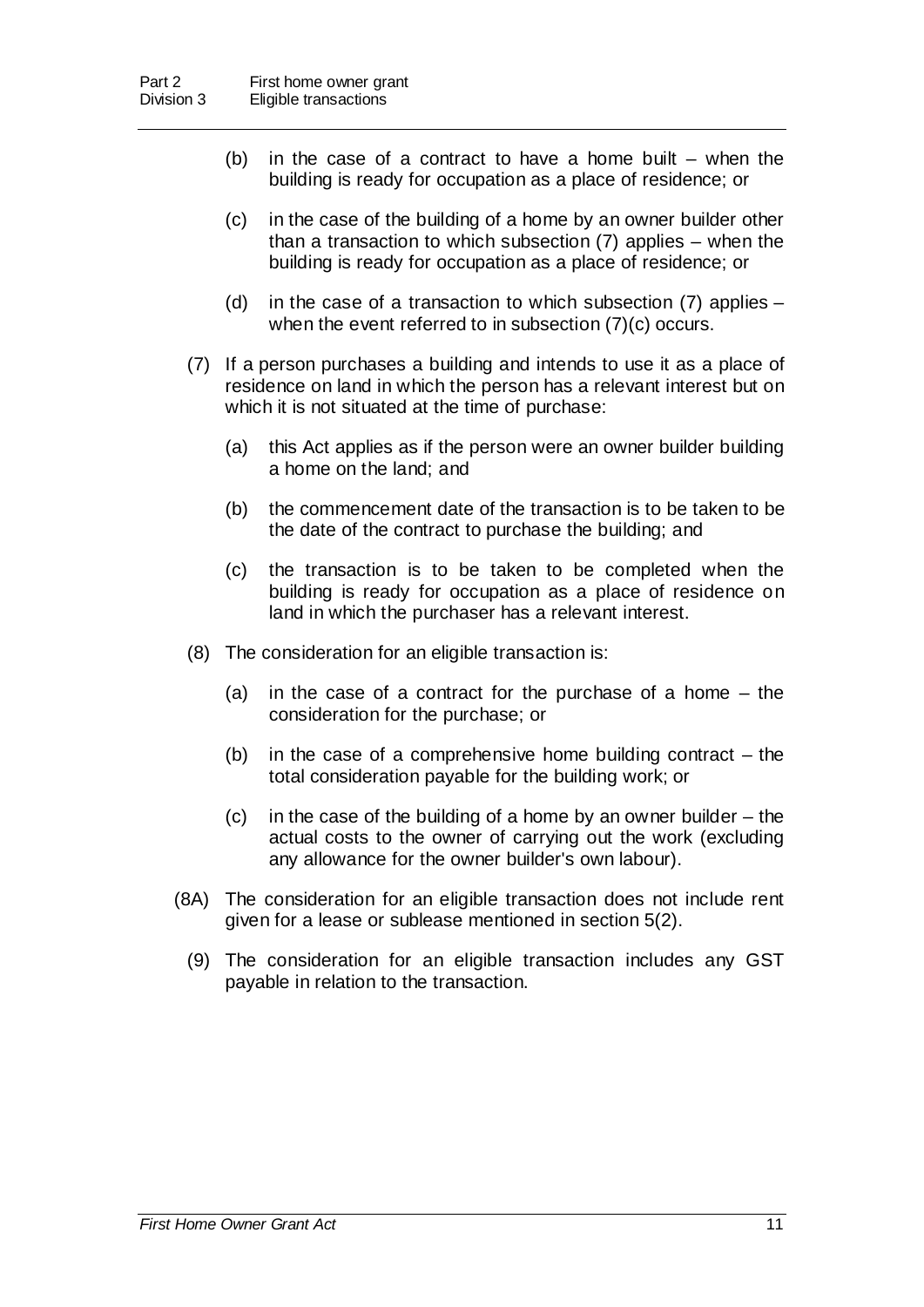### **13AA Transactions that are not eligible transactions**

- (1) Each of the following transactions is not an eligible transaction:
	- (a) a contract made on or after 1 July 2000 for the purchase or construction of a home if:
		- (i) for a contract to purchase a home the purchaser had an option to purchase the home granted before that date or the vendor had an option to require the purchaser to purchase the home granted before that date; or
		- (ii) for a comprehensive home building contract either party had a right or option granted before that date to require the other party to enter into the contract;
	- (b) a contract for the purchase of a home, comprehensive home building contract or building of a home by an owner builder, if the consideration for the transaction (including any GST payable in relation to it) is more than the threshold amount;
	- (c) a contract for the purchase of a home if the total of the following amounts is more than the threshold amount:
		- (i) the unencumbered value of the home;
		- (ii) the unencumbered value, at the date the contract is made, of the relevant interest in the land on which the home is built or to be built;
	- (d) a comprehensive home building contract if the total of the following amounts is more than the threshold amount:
		- (i) the consideration for the transaction (including any GST payable in relation to it);
		- (ii) the unencumbered value, at the date the contract is made, of the relevant interest in the land on which the home is to be built;
	- (e) the building of a home by an owner builder if the total of the following amounts, at the date the home is ready for occupation as a place of residence, is more than the threshold amount:
		- (i) the unencumbered value of the home;
		- (ii) the unencumbered value of the relevant interest in the land on which the home is built.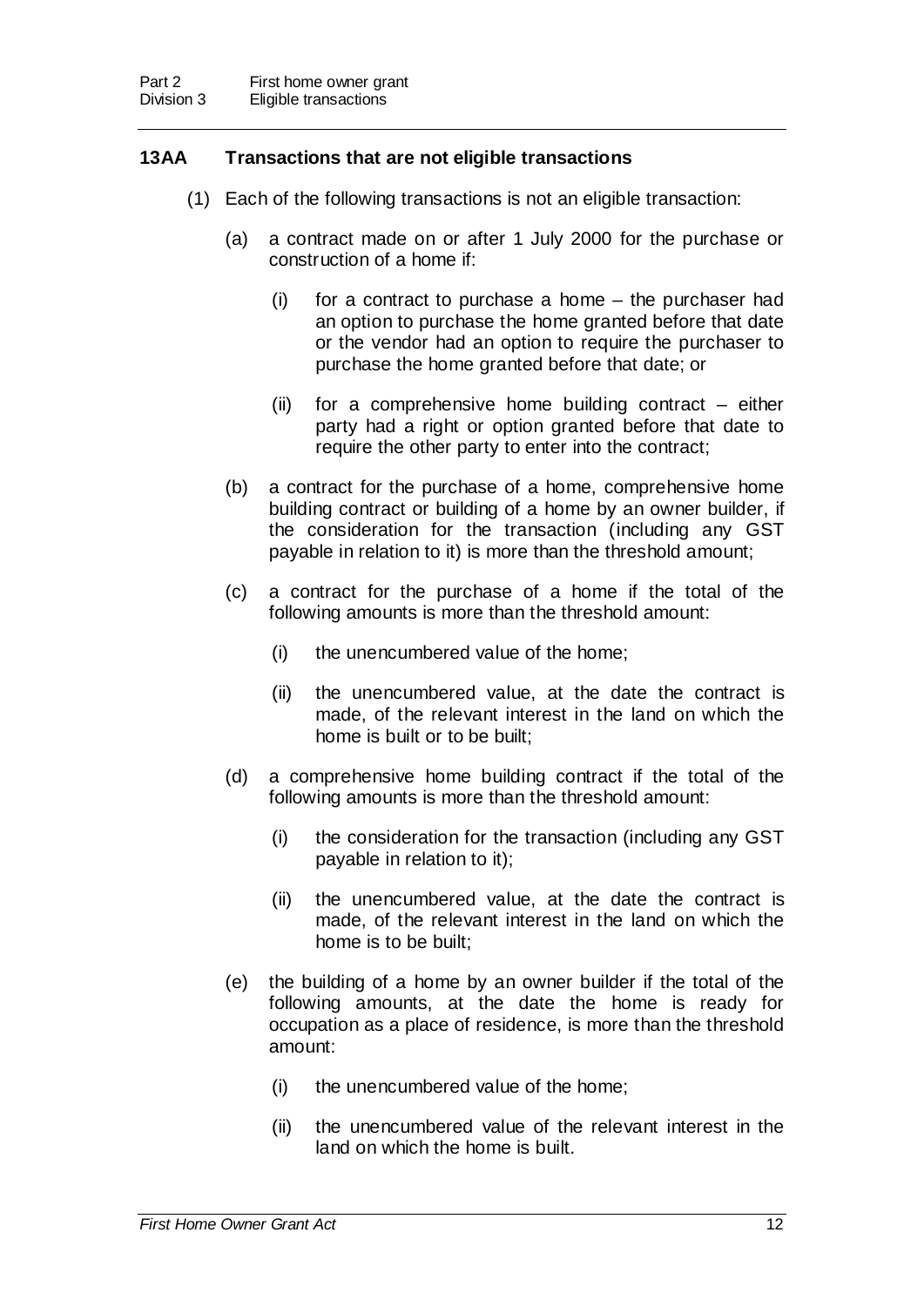- (2) However, subsection (1)(a) does not apply if the Commissioner declares the contract to be an eligible transaction.
- (3) The Commissioner may make the declaration only if the Commissioner is satisfied the contract does not have the effect of circumventing limitations on, or requirements affecting, eligibility or entitlement to a first home owner grant imposed by or under this Act.
- (4) In this section:

*encumbrances* includes a debt or liability that might give rise to a right of recourse against the property.

*unencumbered value*, of a home or relevant interest in land, is the full value of the home or interest (without regard to encumbrances), and includes the amount of any GST payable in relation to the supply of the home or relevant interest.

### **Division 4 Application for grant**

### **14 Application for grant**

- (1) An application for a first home owner grant is to be made to the Commissioner.
- (2) An application:
	- (a) must be in a form approved by the Commissioner; and
	- (b) must contain the information required by the Commissioner about the applicant and the applicant's spouse or de facto partner; and
	- (c) must be signed by the applicant and, if required by the Commissioner, the applicant's spouse or de facto partner.
- (3) An applicant and the applicant's spouse or de facto partner must provide the Commissioner with any further information the Commissioner requires to decide the application.
- (4) Information provided by an applicant or an applicant's spouse or de facto partner in or in relation to an application must, if the Commissioner so requires, be verified by statutory declaration or supported by other evidence required by the Commissioner.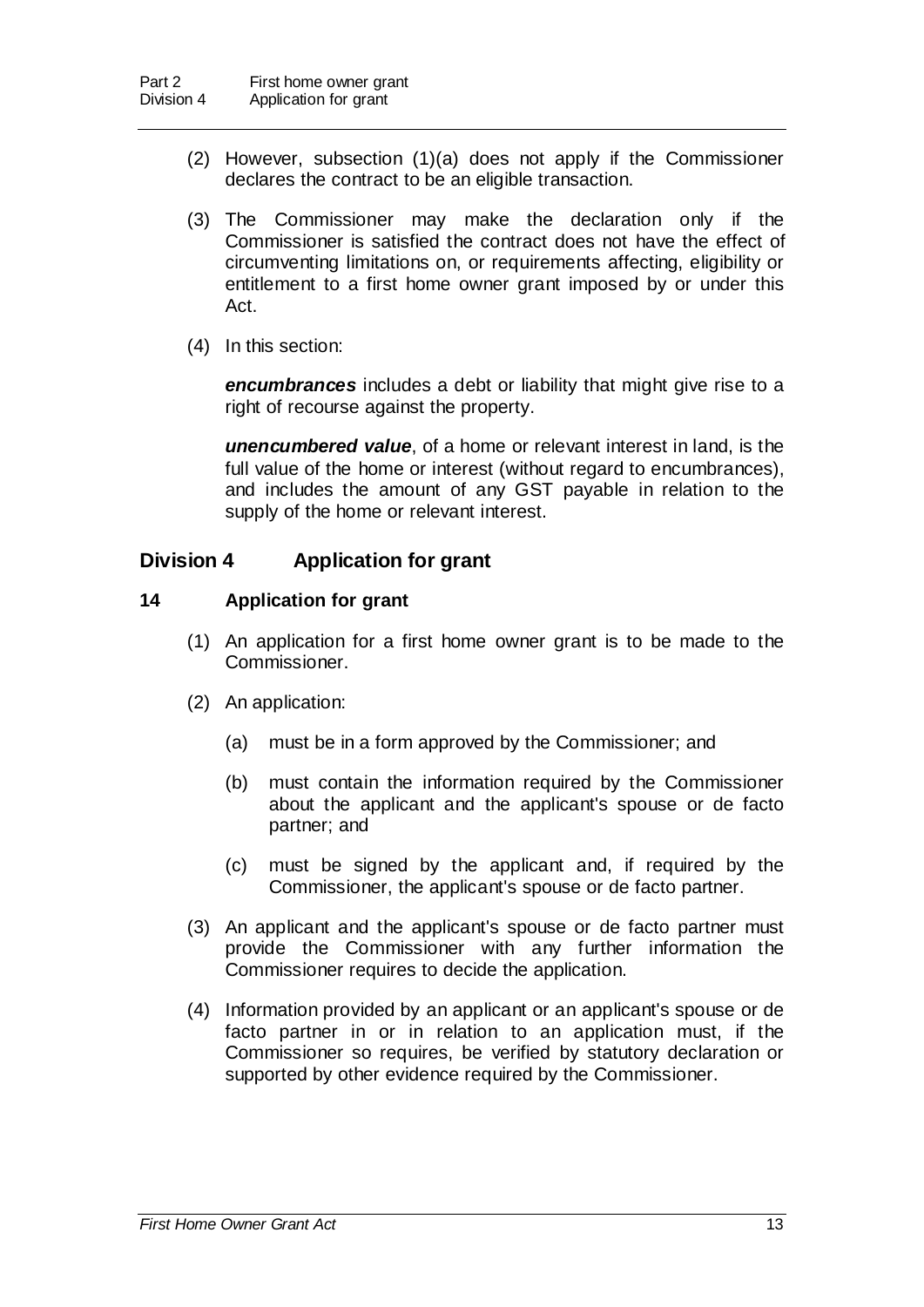- (5) An application may only be made within a period (*the application period*):
	- (a) commencing on the commencement date of the eligible transaction to which the application relates; and
	- (b) ending 12 months after the completion of the eligible transaction to which the application relates.
- (6) However, the Commissioner has a discretion to allow an application to be made before or after the application period.
- (7) An applicant may, with the Commissioner's consent, amend an application.

#### **15 All interested persons to join in application**

- (1) All interested persons must be applicants.
- (2) An interested person is a person who is, or will be, on completion of the eligible transaction to which the application relates, an owner of the relevant home other than a person who is excluded from the application of this section under the Regulations.

#### **16 Application on behalf of person under legal disability**

- (1) An application for a first home owner grant may be made on behalf of a person under a legal disability by a guardian.
- (2) For the purpose of determining eligibility, the person under the legal disability is to be regarded as the applicant.

#### **Division 5 Decision on application**

#### **17 Commissioner to decide applications**

- (1) If the Commissioner is satisfied that a first home owner grant is payable on an application, the Commissioner must authorise the payment of the grant.
- (2) The Commissioner may authorise the payment of a first home owner grant before completion of the eligible transaction if satisfied that:
	- (a) there are special reasons for doing so; and
	- (b) the interests of the Territory can be adequately protected by conditions requiring repayment of the grant if the transaction is not completed within a reasonable time.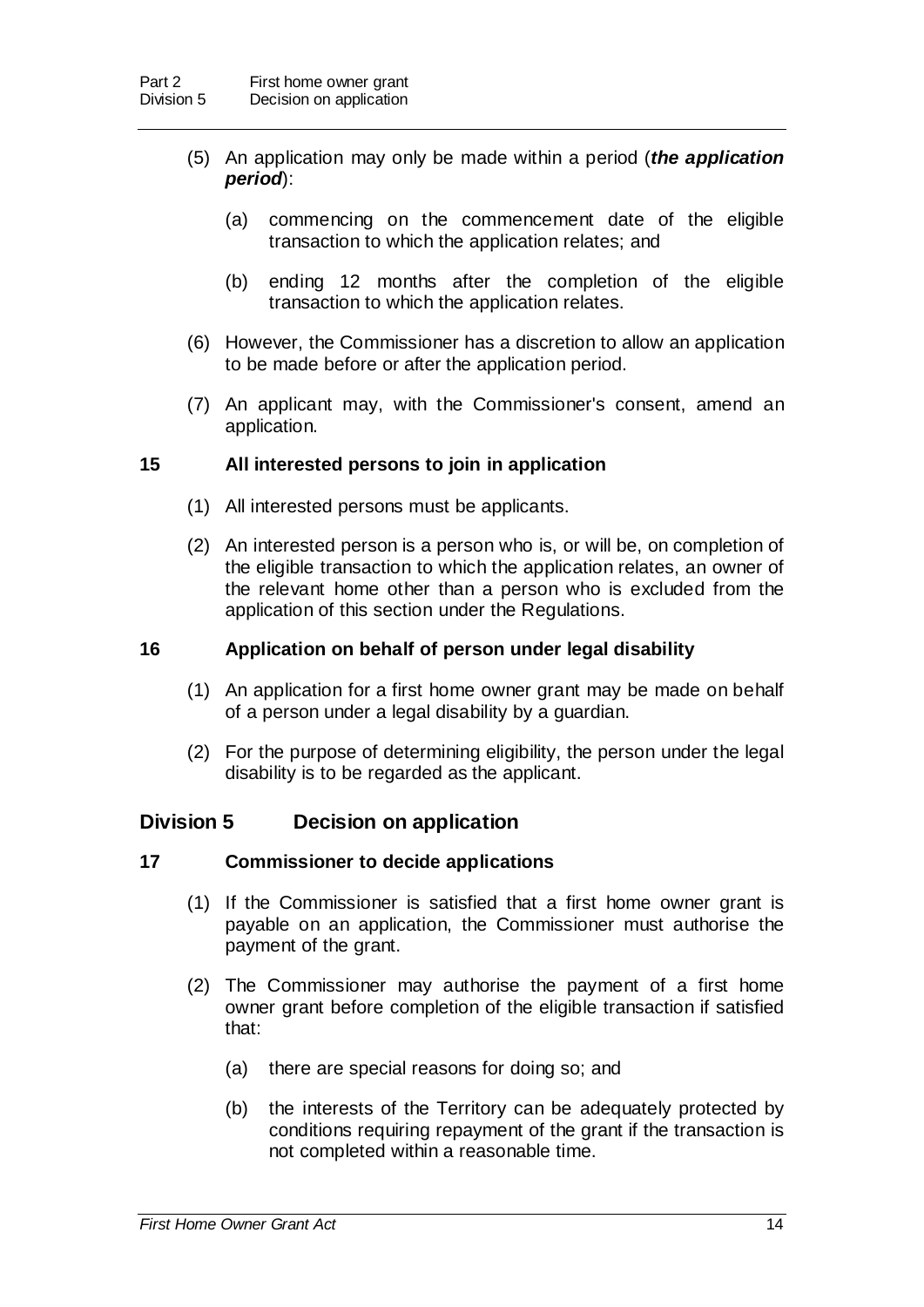- (2A) In addition, the Commissioner may authorise the payment of a first home owner grant before completion of the eligible transaction if satisfied the interests of the Territory can be adequately protected by conditions requiring repayment of the grant should it not be an eligible transaction under section 13AA(1)(b), (c), (d) or (e).
	- (3) The Commissioner may authorise payment of a first home owner grant in anticipation of compliance with the residence requirements if the Commissioner is satisfied that each applicant intends to comply with the residence requirements.

### **18 Amount of grant**

- (1) The amount of a first home owner grant is the lesser of the following:
	- (a) the amount of consideration actually paid for the eligible transaction;
	- (b) the amount applying under subsection (2) or (3).
- (2) If the commencement date for the transaction is before 4 December 2012, the amount for subsection (1)(b) is \$7 000.
- (3) If the commencement date for the transaction is on or after 4 December 2012, the amount for subsection (1)(b) is:
	- (a) if the home is an established home in the urban area  $-$ \$12 000; or
	- (b) otherwise \$25 000.
- (4) A home is an *established home in the urban area* if:
	- (a) the land on which the home is or will be built is, as at the commencement date for the eligible transaction, wholly within the urban area; and
	- (b) the home is not a new home.
- (5) A home is a *new home* if:
	- (a) the home has not been previously occupied or sold as a place of residence; or
	- (b) all of the following apply:
		- (i) the home is the subject of a contract for the purchase of the home;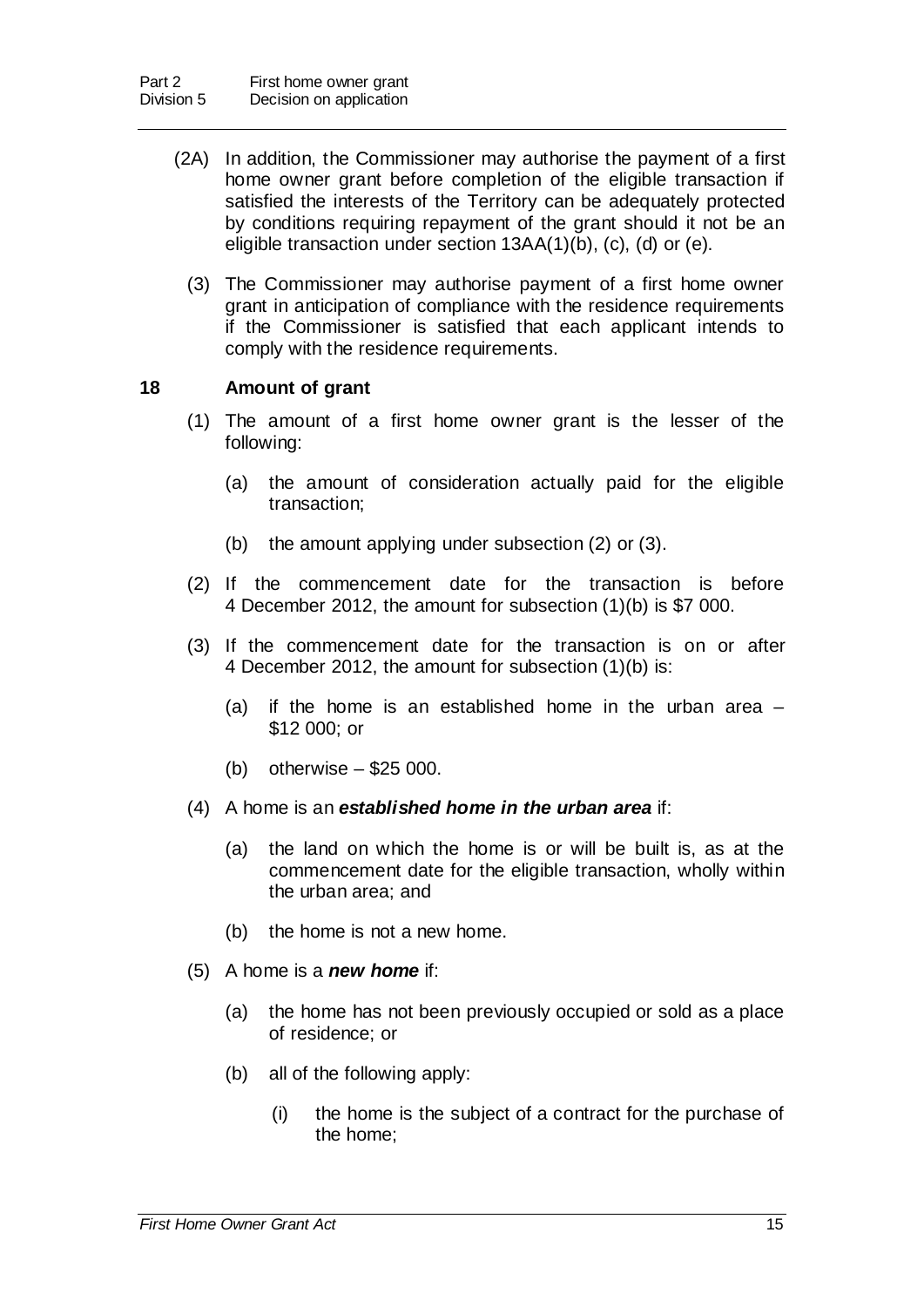- (ii) the sale of the home is, under the *A New Tax System (Goods and Services Tax) Act 1999* (Cth), a taxable supply as a sale of new residential premises as defined in section 40-75(1)(b) of that Act;
- (iii) the home has not, since being renovated, been occupied or sold as a place of residence.

#### *Note for subsection (5)(b)(ii)*

*Under section 40-75(1)(b) of the A New Tax System (Goods and Services Tax) Act 1999 (Cth), new residential premises includes residential premises that have been created through substantial renovations of a building.* 

(6) In this section:

#### *urban area* means:

- (a) the Municipalities of Darwin, Palmerston and Litchfield and the Shire of Wagait; and
- (b) the prescribed area for the *Darwin Rates Act*; and
- (c) the Darwin Waterfront Precinct specified under section 4 of the *Darwin Waterfront Corporation Act*; and
- (d) any other area prescribed by regulation.

#### **19 Payment of grant**

- (1) A first home owner grant is to be paid by electronic funds transfer, by cheque or in any other way the Commissioner thinks appropriate.
- (2) A first home owner grant is to be paid:
	- (a) to the applicant; or
	- (b) to some other person to whom the applicant directs in writing that the grant be paid.

#### **20 Conditions generally**

- (1) The Commissioner may authorise the payment of a first home owner grant on conditions the Commissioner considers appropriate.
- (2) The Commissioner may at any time amend or cancel a condition imposed on a first home owner grant under section 5(5) or subsection (1) of this section.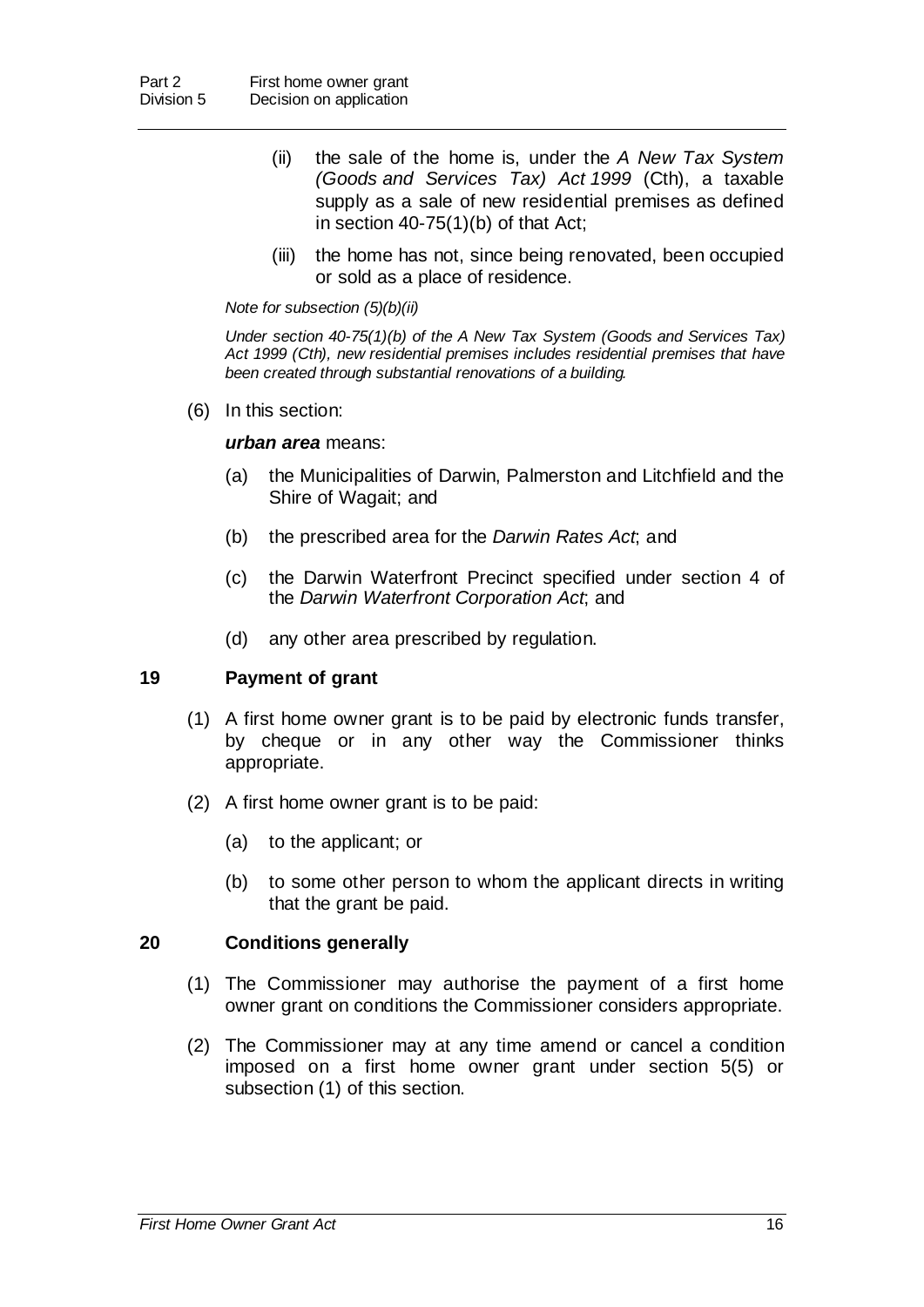(3) If the Commissioner amends or cancels a condition of a first home owner grant, the Commissioner must give the person on whose application the grant was paid written notice of the decision and the date the decision takes effect.

### **21 Death of applicant**

- (1) An application for a first home owner grant does not lapse because an applicant dies before the application is decided.
- (2) If an applicant dies before the application is decided, the following provisions apply:
	- (a) if the deceased was one of 2 or more applicants and one or more applicants survive – the application is to be dealt with as if the surviving applicants were the sole applicants;
	- (b) in any other case a first home owner grant, if payable on the application, is to be paid to the estate of the deceased.
- (3) If a deceased applicant for a first home owner grant had not, by the date of death, occupied the home to which the application relates as the applicant's principal place of residence but the Commissioner is satisfied that he or she intended to comply with the residence requirements, the residence requirements are satisfied.

#### **22 Power to correct decision**

If the Commissioner decides an application and is later satisfied (independently of an objection under this Act) that the decision is incorrect, the Commissioner may vary or reverse the decision.

#### **23 Notification of decision**

- (1) When the Commissioner decides an application or decides to vary or reverse an earlier decision on an application, the Commissioner must give the applicant notice of the decision.
- (2) If the decision is to grant the application without conditions, the payment of the first home owner grant is sufficient notice of the decision.
- (3) If the decision is to refuse the application or to vary or reverse an earlier decision on an application, the Commissioner must state in the notice the reasons for the decision.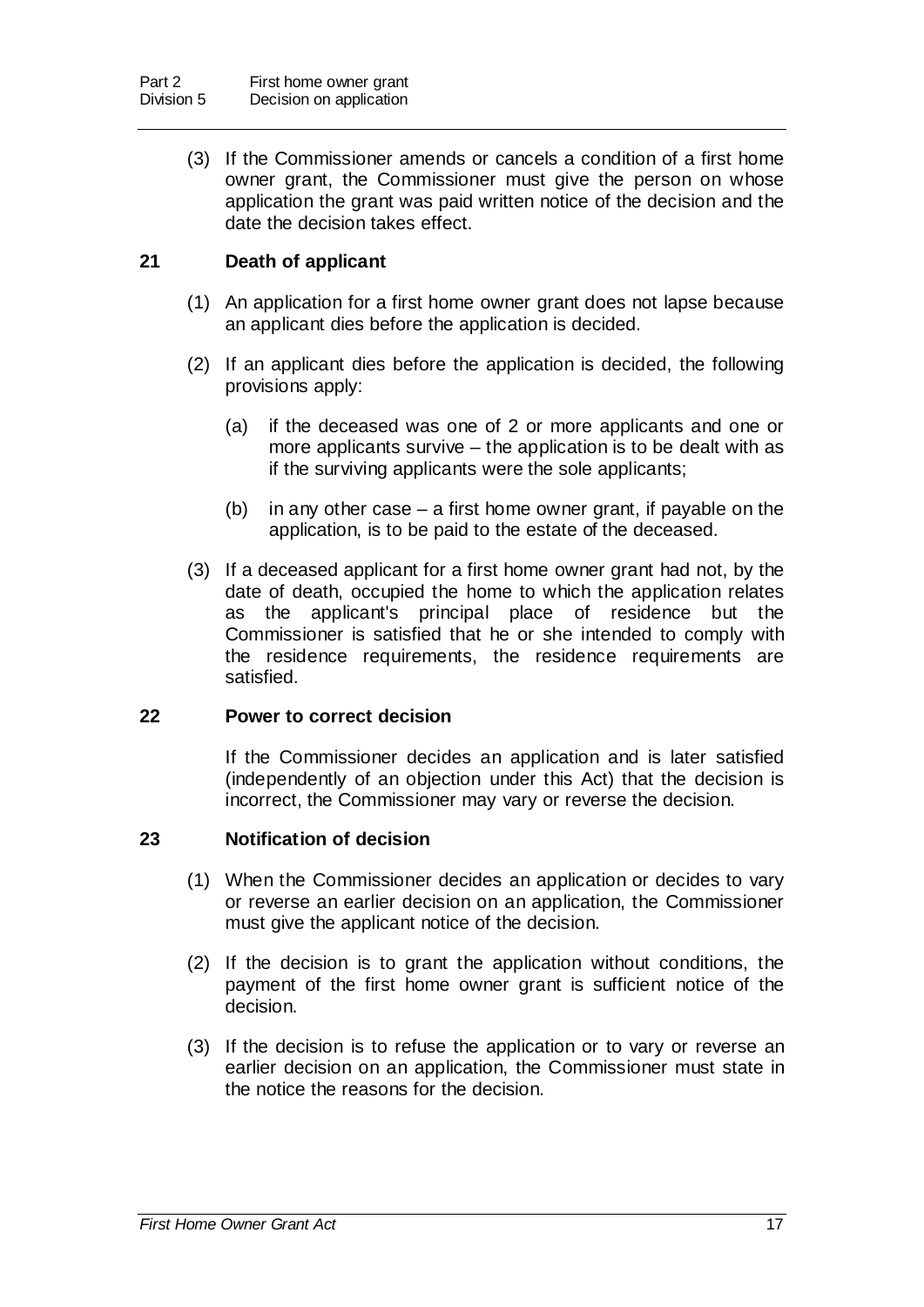# **Part 3 Administration**

### **Division 1 Administration generally**

#### **29 Administration**

The Commissioner has the general administration of this Act.

#### **30 Delegation**

- (1) The Commissioner may delegate any of the Commissioner's powers or functions under this Act.
- (2) Without limiting subsection (1), the Commissioner may enter into an arrangement (*an administration arrangement*) with a financial institution or other person under which:
	- (a) the Commissioner delegates powers or functions related to the administration of the first home owner grant scheme; and
	- (b) the financial institution or other person is required to carry out the delegated powers or functions in accordance with specified conditions.
- (3) The conditions of an administration arrangement may include conditions prescribed by regulation.
- (4) If an administration arrangement includes prescribed conditions, a financial institution or other person that contravenes a prescribed condition commits an offence.

Maximum penalty: 100 penalty units.

*Note for Division 1*

*It should be noted that:*

- *(a) Part 9 of the Taxation Administration Act provides for the conduct of authorised investigations into matters relevant to the administration and enforcement of this Act; and*
- *(b) Part 10 of the Taxation Administration Act deals with confidential information obtained in the course of the administration of this Act; and*
- *(c) Part 11 of the Taxation Administration Act provides for objections and appeals against decisions made in the course of the administration of this Act.*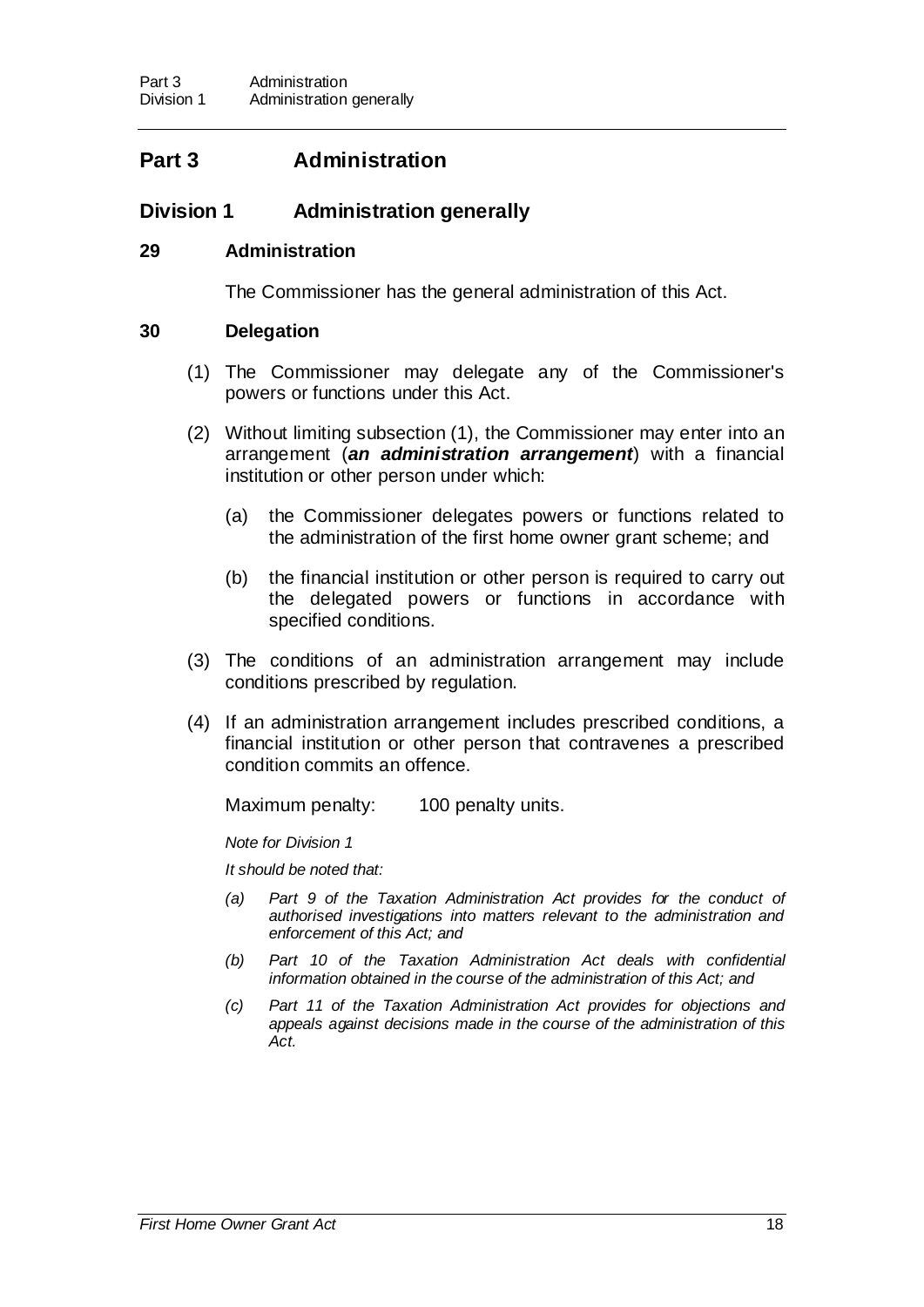### **30A Granting of approvals and exemptions**

- (1) If a provision of this Act allows the Commissioner to approve an extension of the time within which something is required to be done or to occur, the Commissioner may grant the approval even if the time within which the thing is required to be done or to occur has expired.
- (2) If a provision of this Act allows the Commissioner to approve a shorter period as the period for which a person is required to occupy a home as a principal place of residence, the Commissioner may grant the approval even if the person's occupation of the home as a principal place of residence has already ceased.
- (3) If a provision of this Act allows the Commissioner to exempt a person from a requirement, the Commissioner may grant the exemption even if the person has already failed to comply with the requirement.

#### **Division 3 Incorrect applications and amounts incorrectly paid**

#### **41 Power to recover amount paid in error etc.**

- (1) This section applies to a person on whose application a first home owner grant was paid if:
	- (a) the person was not entitled to the grant under section 7; or
	- (b) the grant is paid before completion of a transaction and on completion the consideration for it results in it not being an eligible transaction under section 13AA(1)(b) or (d); or
	- (c) the grant was paid in anticipation of compliance with the residence requirements and the person fails to comply with the requirements; or
	- (d) the Commissioner imposed a condition on the grant under section 5(5) or 20 and the person breaches the condition; or
	- (e) an overpayment of the amount to which the person was entitled occurs.
- (2) The person must, within the required time mentioned in subsection (2A):
	- (a) give written notice to the Commissioner of the non-entitlement, ineligibility, failure, breach or the overpayment; and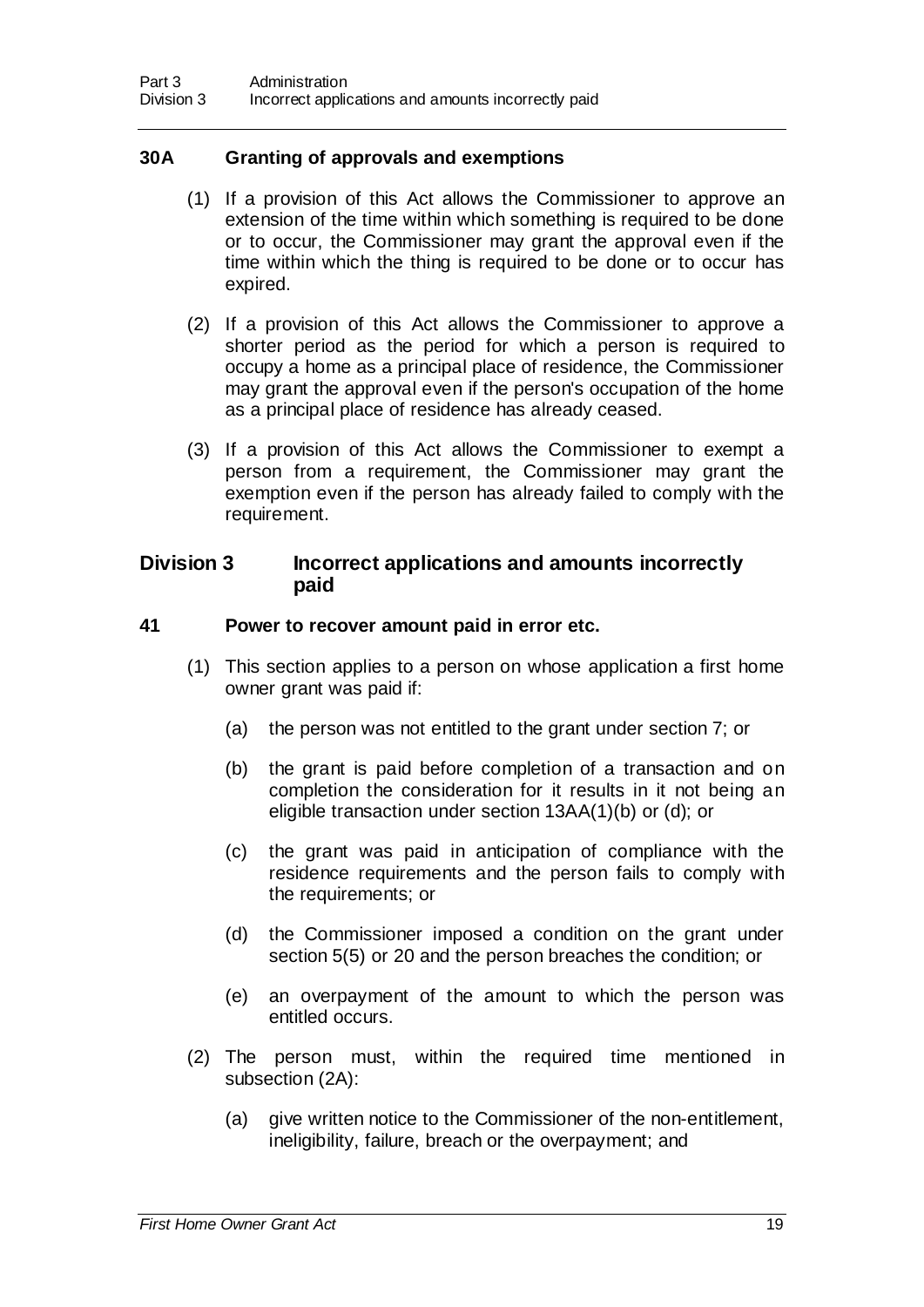- (b) pay to the Commissioner the amount of the grant or overpayment.
- (2A) The required time is:
	- (a) for non-entitlement mentioned in subsection  $(1)(a) 30$  days after the grant was paid; or
	- (b) for ineligibility mentioned in subsection  $(1)(b) 30$  days after the earlier of the following:
		- (i) completion of the transaction;
		- (ii) the date on which it first became apparent that the transaction would not be an eligible transaction; or
	- (c) for failure to comply with the residence requirements mentioned in subsection  $(1)(c) - 30$  days after the earlier of the following:
		- (i) the date by which the person was to have occupied the home;
		- (ii) the date on which it first became apparent that the residence requirements would not be complied with during the period allowed for compliance; or
	- (d) for breach of a condition or an overpayment mentioned in subsection  $(1)(d)$  or  $(e)$  – 30 days after the breach or overpayment occurred.
	- (3) If a person to whom this section applies fails to pay an amount as required by subsection (2):
		- (a) the person in default must pay interest on the amount in default from the date liability to make the payment fell due until the date payment is actually made; and
		- (b) the Commissioner may, by notice in writing to the person:
			- (i) state why the amount in default must be paid; and
			- (ii) require payment of the amount in default within 30 days after the date of the notice; and
			- (iii) impose a penalty equivalent to the amount in default; and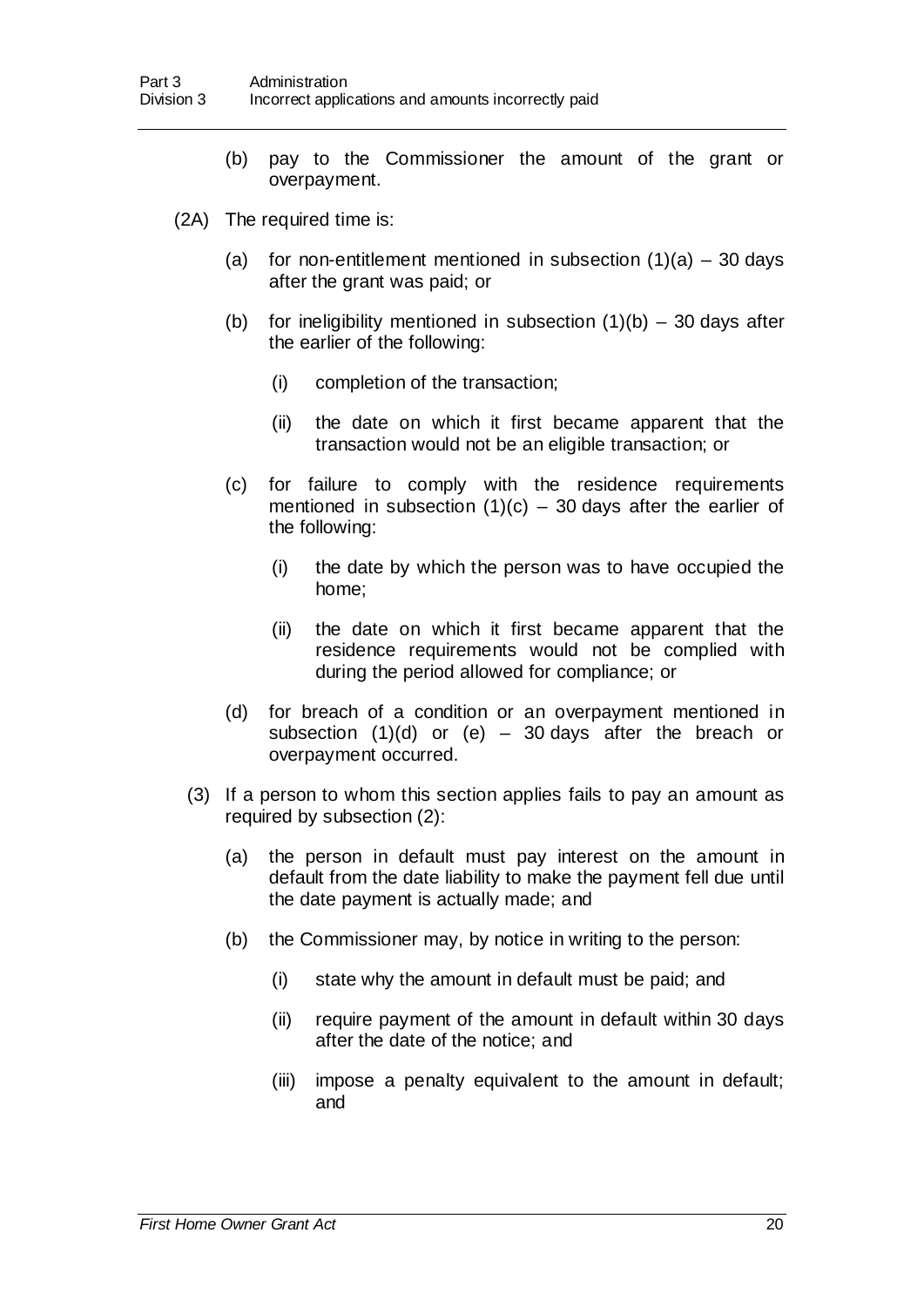- (c) if the amount in default (together with interest and penalty) is not paid within 30 days from the date of the notice, then, as from the end of that period, interest accrues on the penalty (in addition to the interest already accruing on the amount originally in default).
- (4) An amount required to be paid to the Commissioner under this section is a debt due to the Territory and may be sued for and recovered in a court of competent jurisdiction by the Commissioner suing in his or her official name.
- (5) If a person who is liable to pay an amount under this section has an interest in the home for which the first home owner grant was paid, the liability is an overriding statutory charge, within the meaning of the *Land Title Act*, on the person's interest in that home.
- (6) The Commissioner may enter into an arrangement (which may include provision for the payment of interest) for payment of a liability outstanding under this section by instalments.
- (7) The Commissioner may remit the whole or any part of a penalty or interest payable under this section.
- (8) A person who fails to comply with subsection (2) or a notice under subsection (3) commits a regulatory offence.

Maximum penalty: 50 penalty units.

- (9) A person who breached a condition on payment of a first home owner grant may be found guilty of an offence against subsection (8) even if the condition breached is subsequently amended or cancelled.
- (10) Subsection (9) applies despite section 14 of the Criminal Code.
- (11) If a first home owner grant was paid on the application of 2 or more persons, the liability of those persons under this section is joint and several.
- (12) Interest accrues under this section at the statutory interest rate as in force from time to time.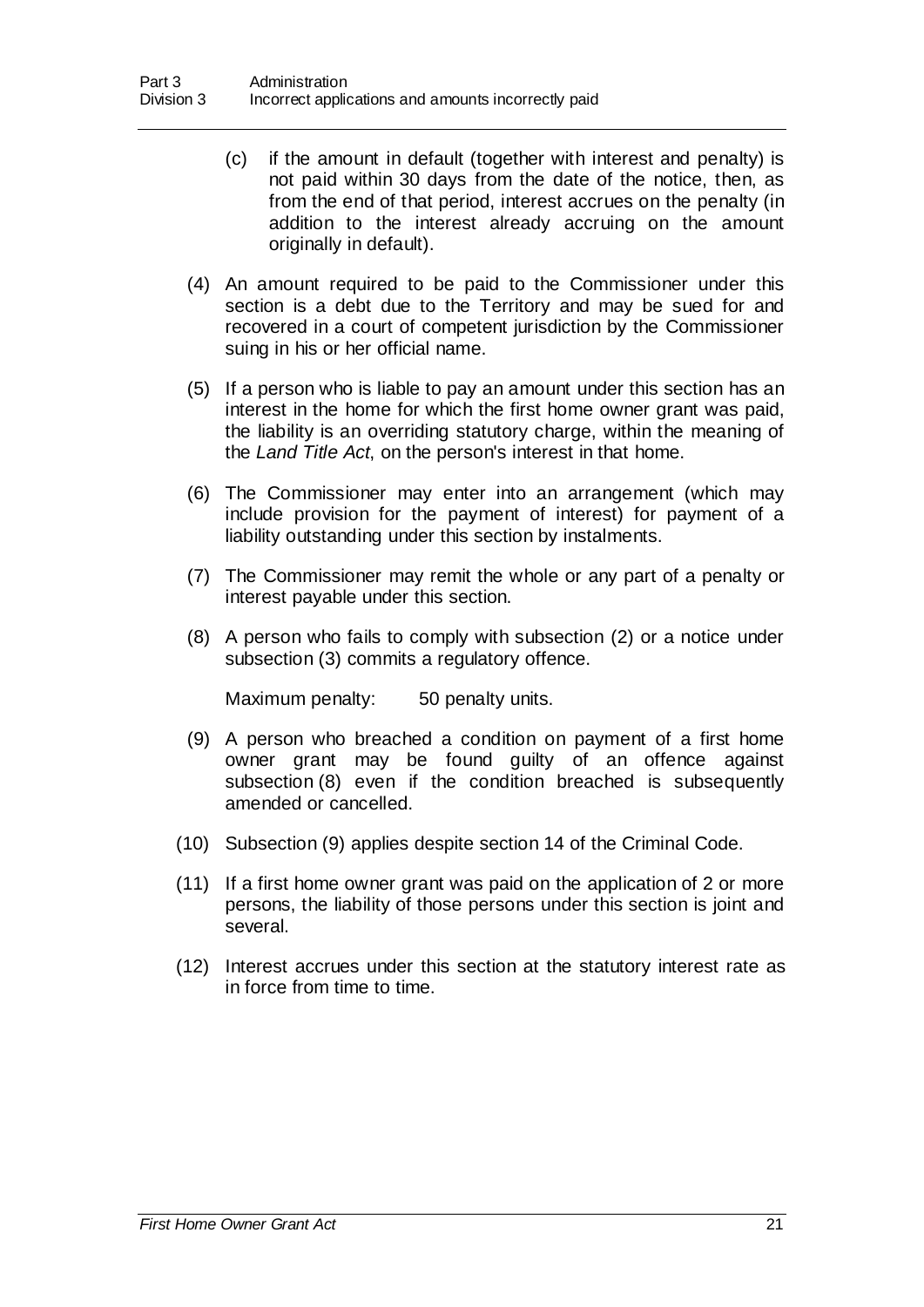### **Part 4 Miscellaneous**

#### **42 Misleading statements and documents**

(1) A person must not make a statement to a person who is carrying out functions for, or related to, the administration of this Act (an *official*) that is misleading in a material particular.

Fault element: Awareness that the statement is or may be misleading or reckless indifference to whether the statement is or may be misleading.

Maximum penalty: Imprisonment for 2 years.

(2) A person must not give an official a document that is misleading in a material particular.

Fault element: Awareness that the document is or may be misleading or reckless indifference to whether the document is or may be misleading.

Maximum penalty: Imprisonment for 2 years.

- (3) This section extends to a statement or document that is misleading because of the omission of relevant information as well as to one that is misleading because it consists of, or includes, misinformation.
- (4) However, no offence is committed against subsection (2) if the person, when giving the document to the official:
	- (a) draws the misleading aspect of the document to the official's attention; and
	- (b) to the extent the person can reasonably do so, gives the official the information necessary to correct the document.

#### **43A Time for bringing prosecutions**

A proceeding for an offence against this Act must be commenced:

- (a) if alleged to have been committed before 1 July 2008 within 3 years after the offence is alleged to have been committed; or
- (b) if alleged to have been committed on or after 1 July 2008 within 5 years after the offence is alleged to have been committed.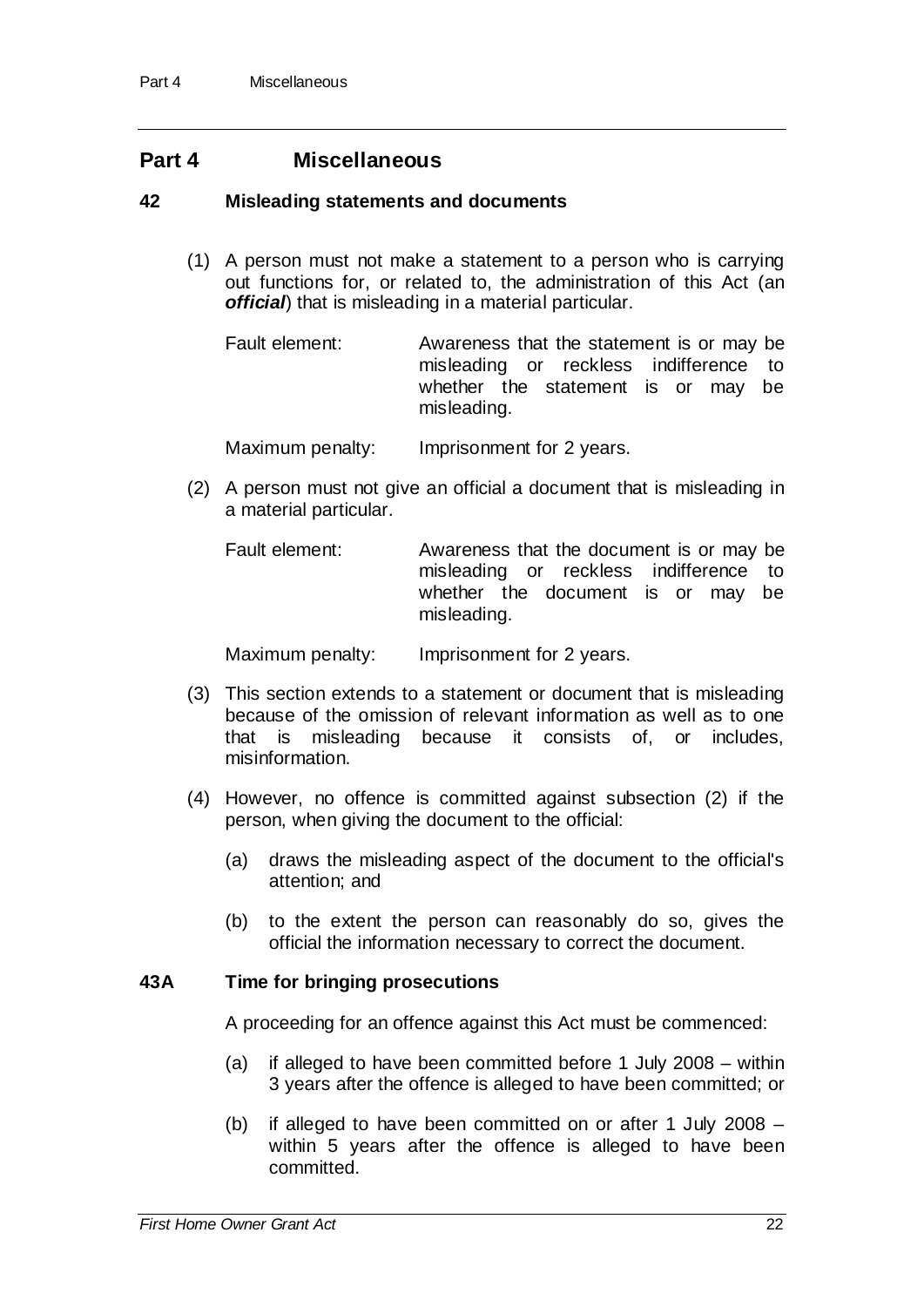### **44 Legal immunity**

- (1) This section applies to the following persons:
	- (a) a person who is or has been the Commissioner;
	- (b) a person who is or has been an Agency employee;
	- (c) a person to whom a power or function of the Commissioner is or has been delegated under section 30;
	- (d) a person who is or has been an employee or agent of such a delegate.
- (2) No civil or criminal proceedings lie against a person to whom this section applies in relation to an act done or omitted to be done in good faith in the performance or purported performance of a function, or the exercise or purported exercise of a power, under this Act.
- (3) Subsection (2) does not affect any liability that the Territory would, but for that subsection, have in respect of an act or omission.

### **45 Continuing offences**

- (1) If, in committing an offence against a provision of this Act or the Regulations, a person fails to do an act within the time for doing the act specified in the provision, in addition to the offence for failure to do the act within the time, the person commits an additional offence on each day after the expiry of the time during which the act continues not to be done.
- (2) On being found guilty of an offence referred to in subsection (1), a person is, in addition to the penalty for failure to do the act within the time, liable to a penalty not exceeding 1 penalty unit for each day after the expiry of the time during which the offence continues.

### **45A Valuation of property**

- (1) For determining whether a transaction is an eligible transaction, the Commissioner may:
	- (a) by written notice given to a relevant person, require the person to lodge a written valuation of property within the time stated in the notice; or
	- (b) obtain a valuation from the Valuer-General or another valuer.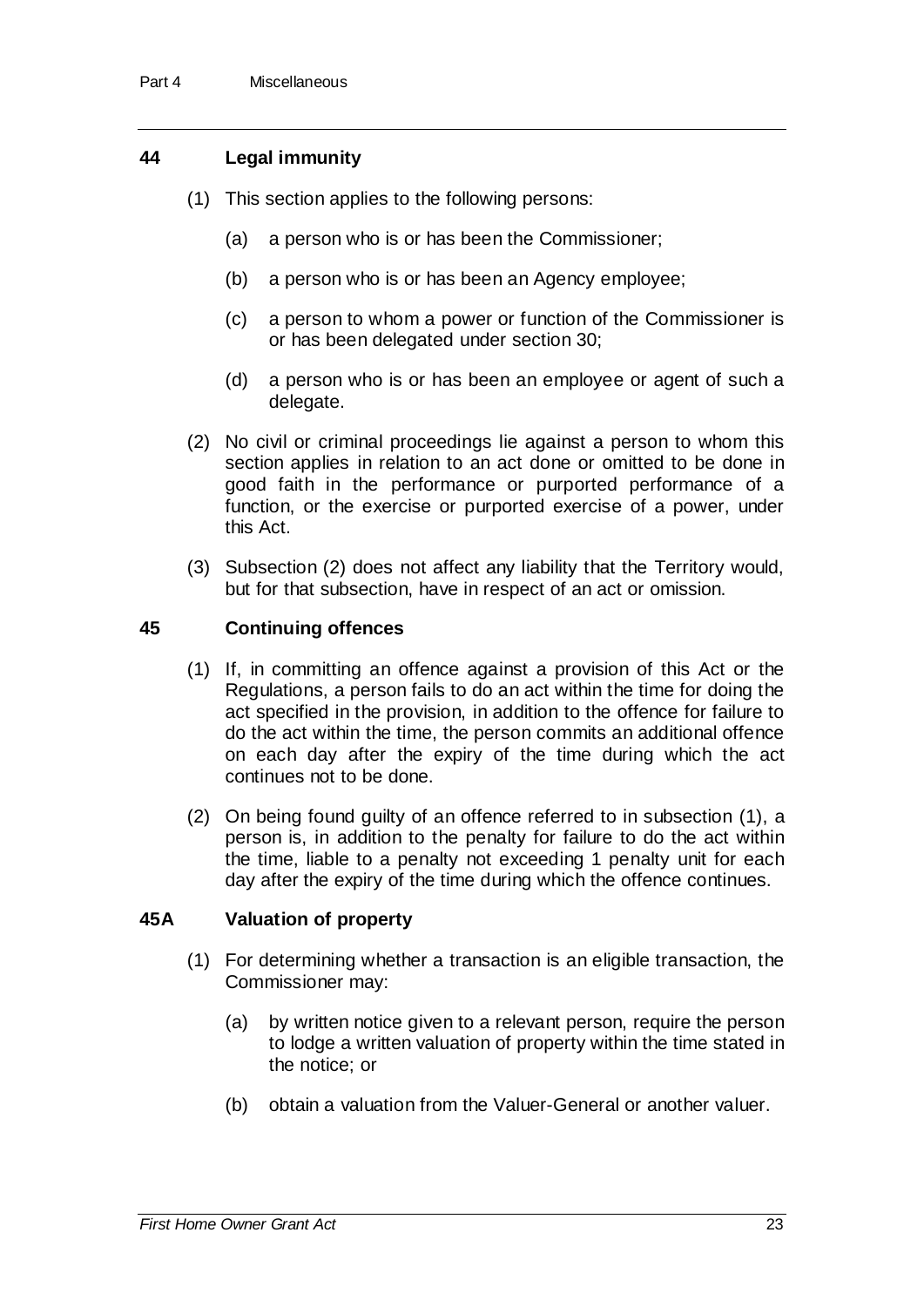- (2) If the Commissioner is not satisfied with the valuation lodged by the relevant person, the Commissioner may obtain a valuation from the Valuer-General or another valuer.
- (3) The Commissioner may recover the cost of obtaining the valuation as a debt due to the Territory by the relevant person.
- (4) In this section:

#### *property* means:

- (a) a home; or
- (b) land; or
- (c) a relevant interest in land.

*relevant person*, for a transaction, means an applicant or former applicant for a first home owner grant in relation to the transaction.

*valuer* means a certified practising valuer who is a member of the Australian Property Institute, and includes a person who, in the Commissioner's opinion, has equivalent qualifications.

#### **46 Service of documents**

A document that is required by or under this Act to be given or served on a person is to be given or served:

- (a) by delivering the document to the person personally; or
- (b) by sending the document by prepaid post to the person at his or her last-known place of residence or business or, if he or she is carrying on business at 2 or more places, at one of those places; or
- (c) by sending the document by prepaid post to the person at his or her last-known postal address; or
- (d) by leaving the document at the last-known place of residence of the person with some person who is apparently living at that place and who is apparently not less than 16 years of age; or
- (e) by leaving the document at the last-known place of business of the person or, if he or she is carrying on business at 2 or more places, at one of those places with some person who is apparently employed by the person and who is apparently not less than 16 years of age.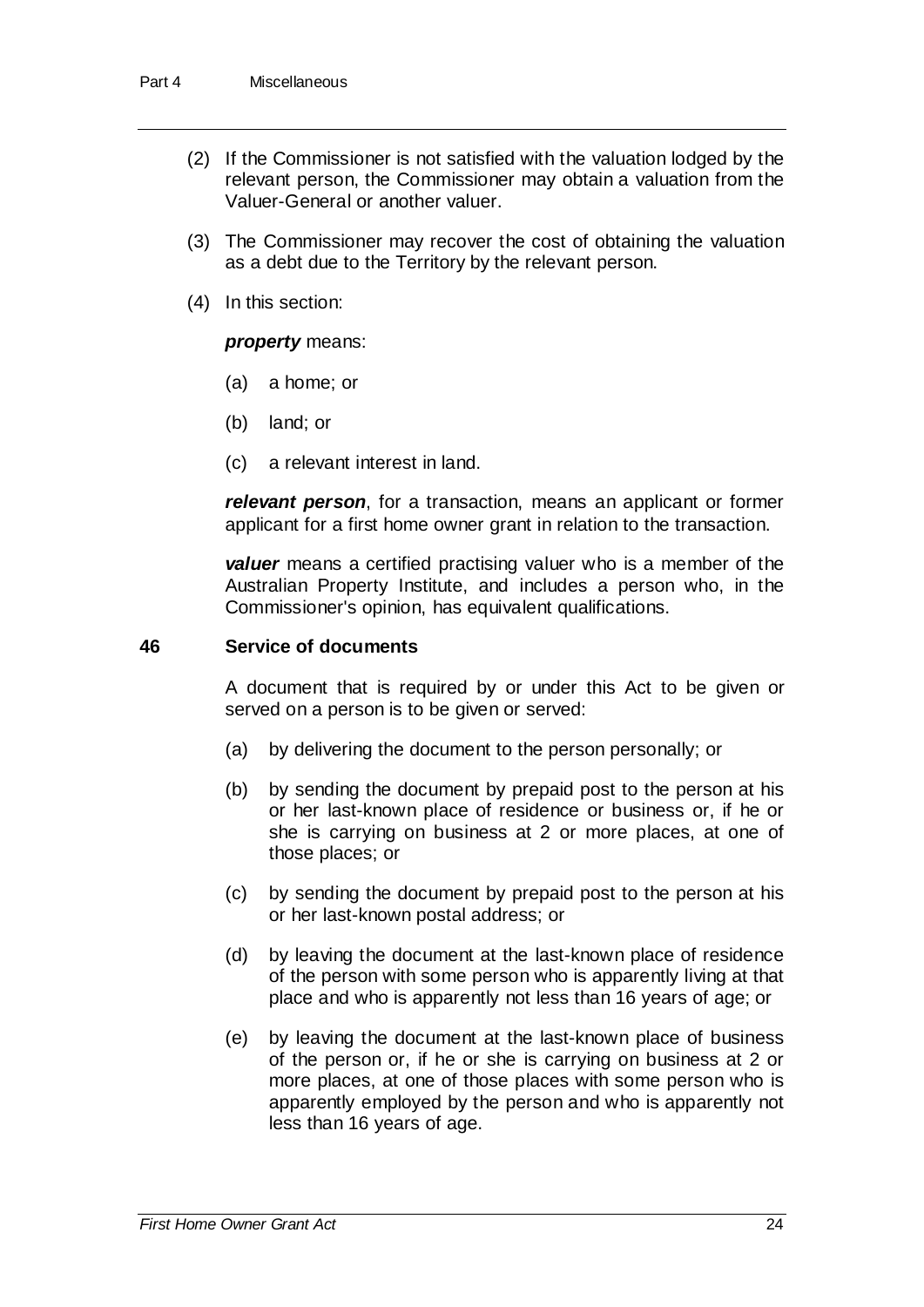#### **47 Appearances by Commissioner**

- (1) In an action, prosecution or other proceeding under this Act in a court, the Commissioner may appear personally, by a legal practitioner or by an officer appointed by the Commissioner.
- (2) The appearance of an officer appointed under subsection (1) and a statement by the officer that he or she appears by authority of the Commissioner are together sufficient evidence of that authority.

#### **48 Evidence**

- (1) The production of:
	- (a) a notice of the Commissioner's decision in relation to an application for a first home owner grant; or
	- (b) a document under the hand of the Commissioner purporting to be a copy of such a notice,

is conclusive evidence of the due making of a decision in relation to the application and (except in proceedings on a review of, or appeal against, a decision under this Act) that all the particulars of the decision are correct.

- (2) The production of a document under the hand of the Commissioner purporting to be a copy of a document issued or given by the Commissioner is conclusive evidence that the document was so issued or given.
- (3) The production of a document under the hand of the Commissioner purporting to be a copy of or extract from:
	- (a) an application for a first home owner grant; or
	- (b) a notice of the Commissioner's decision in relation to such an application; or
	- (c) a notice under section 41(3) requiring payment of an amount,

is evidence of the matter set forth in the document so produced to the same extent as the original application or notice would be if it were produced.

#### **49 Standing appropriation**

The money required to pay first home owner grants is to be paid from the public moneys of the Territory and the appropiration for that purpose is established or increased to the extent necessary.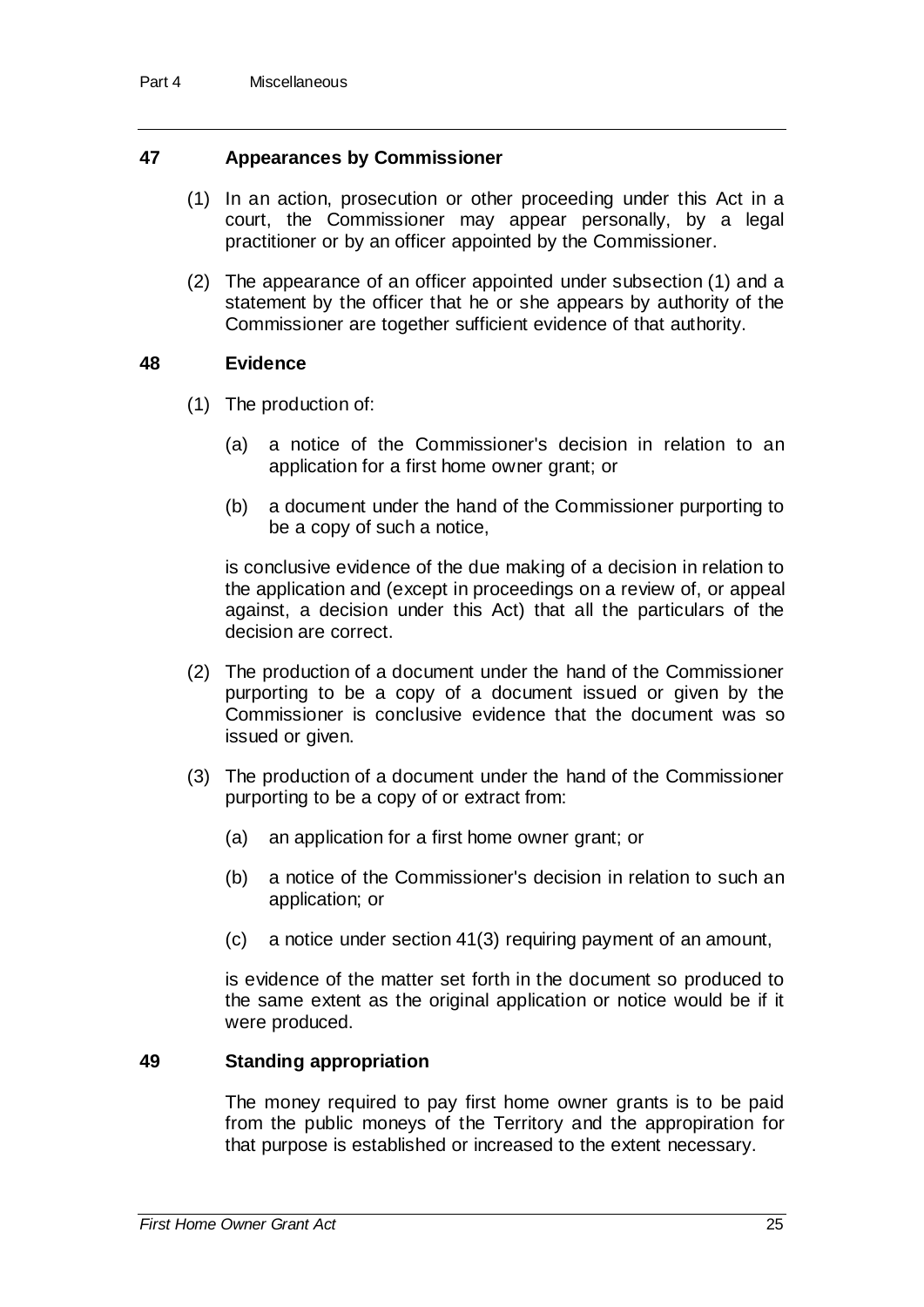#### **50 Regulations**

The Administrator may make regulations, not inconsistent with this Act, prescribing matters:

- (a) required or permitted by this Act to be prescribed; or
- (b) necessary or convenient to be prescribed for carrying out or giving effect to this Act.

## **Part 5 Transitional matters**

#### **51 Objections and appeals**

- (1) Objections against the Commissioner's decisions under this Act are, as from 1 January 2008, to be made and dealt with subject to, and in accordance with, Part 11 of the *Taxation Administration Act* (whether the decision was made before or after that date) and any consequent appeal is also to be dealt with under that Part.
- (2) If an objection had been lodged under this Act before 1 January 2008, any uncompleted proceedings arising from the objection (including a consequent appeal) are to be dealt with in accordance with the relevant laws of the Territory as in force immediately before that date.

#### **52 Transitional provision (rates of interest on pre-existing liabilities)**

- (1) Interest accrues under section 41(3) on a liability arising before the commencement of the relevant amendment:
	- (a) up to the commencement of the relevant amendment at the rate applicable before the commencement of the relevant amendment; and
	- (b) after the commencement of the relevant amendment at the rate prescribed by the relevant amendment.
- (2) In this section:

*relevant amendment* means the amendment made by *Revenue Law Reform (Budget Initiatives) Act 2008* to section 41(12).

#### **53 Application of limit on eligibility of transactions before commencement of** *Revenue Legislation Amendment Act 2009*

(1) This Act continues to apply in relation to a relevant application as if it had not been amended by Part 2, Division 3 of the amending Act.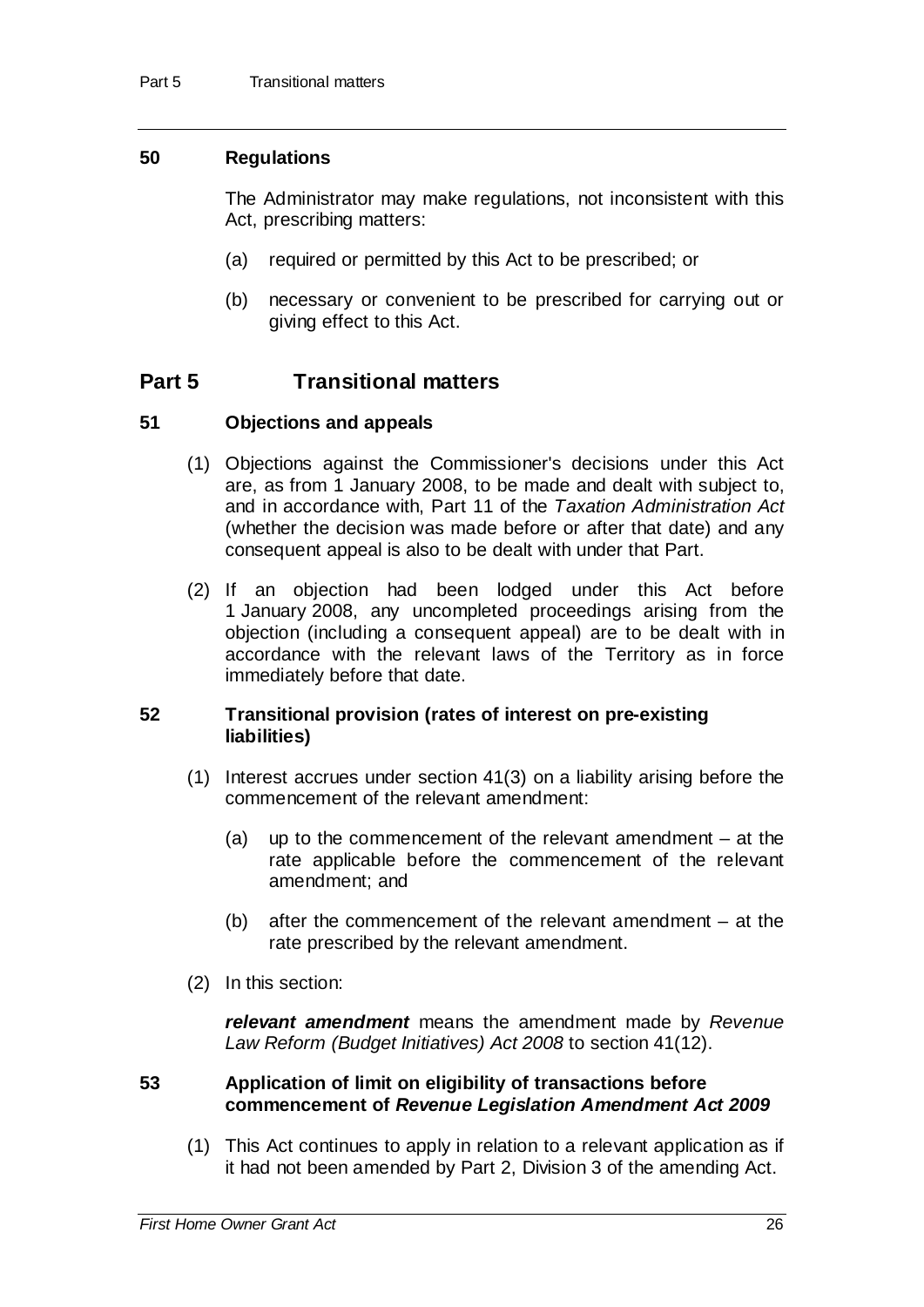(2) In this section:

*amending Act* means the *Revenue Legislation Amendment Act 2009*.

*pre-amending Act transaction* means an eligible transaction for which the commencement date is earlier than the commencement of Part 2, Division 3 of the amending Act.

*relevant application* means an application for a first home owner grant that relates to a pre-amending Act transaction.

#### **54 Application of section 18 after 4 December 2012**

- (1) This section applies to an eligible transaction that is a contract for the purchase of a home if:
	- (a) the contract replaces a contract to purchase the same or a substantially similar home that was made before 4 December 2012; or
	- (b) the purchaser had an option to purchase the same or a substantially similar home that was granted before 4 December 2012; or
	- (c) the vendor had an option to require the purchaser to purchase the same or a substantially similar home that was granted before 4 December 2012.
- (2) This section applies in relation to an eligible transaction that is a comprehensive home building contract if:
	- (a) the contract replaces a contract to construct the same or a substantially similar home that was made before 4 December 2012; or
	- (b) a party to the contract had a right or option to require the other party to enter into the contract that was granted before 4 December 2012.
- (3) If this section applies to an eligible transaction:
	- (a) the threshold amount for the transaction is \$750 000; and
	- (b) the amount of the first home owner grant for the transaction is the lesser of the following:
		- (i) the amount of consideration actually paid for the eligible transaction;
		- (ii) \$7,000.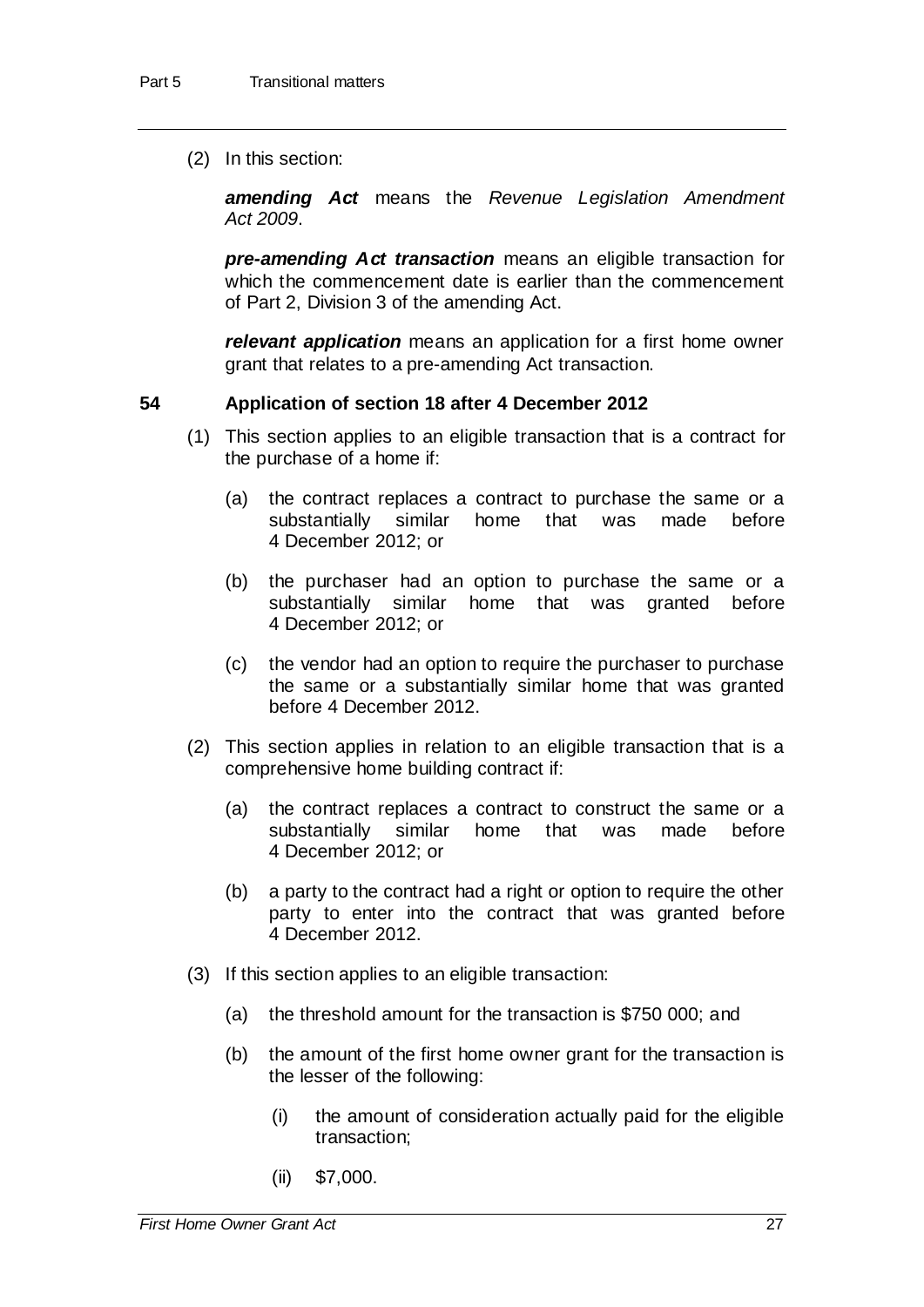#### **ENDNOTES**

**1 KEY**

Key to abbreviations

| $amd = amended$         | $od = order$                 |
|-------------------------|------------------------------|
| $app = appendix$        | $om = omited$                |
| $bl = by-law$           | $pt = Part$                  |
| $ch = Chapter$          | $r =$ regulation/rule        |
| $cl = clause$           | $rem = remainder$            |
| $div = Division$        | renum = renumbered           |
| $exp = expires/expired$ | $rep = repeated$             |
| $f =$ forms             | $s = section$                |
| Gaz = Gazette           | $sch = Schedule$             |
| $h dg =$ heading        | $sdiv = Subdivision$         |
| $ins = inserted$        | SL = Subordinate Legislation |
| It = $long$ title       | $sub =$ substituted          |
| $nc = not commenced$    |                              |

### **2 LIST OF LEGISLATION**

|             | First Home Owner Grant Act 2000 (Act No. 33, 2000) |  |
|-------------|----------------------------------------------------|--|
| Accont data | 27 June 2000                                       |  |

Assent date 27 June 2000<br>Commenced 1 July 2000 (s 1 July 2000 (s 2)

#### *First Home Owner Grant Amendment Act 2001* **(Act No. 45, 2001)**

| Assent date | 19 July 2001       |
|-------------|--------------------|
| Commenced   | 9 March 2001 (s 2) |

#### *First Home Owner Grant Amendment Act 2002* **(Act No. 22, 2002)**

Assent date 7 June 2002<br>Commenced ss 4(1) and 5

ss 4(1) and 5: 9 October 2001; ss 4(2), 6 and 7: 1 January 2002 (s 2)

*First Home Owner Grant Amendment Act 2003* **(Act No. 38, 2003)** Assent date

| Assent date | 30 June 2003      |
|-------------|-------------------|
| Commenced   | 27 May 2003 (s 2) |

#### *Law Reform (Gender, Sexuality and De Facto Relationships) Act 2003* **(Act No. 1, 2004)** Assent date  $\begin{array}{r} 7 \text{ January } 2004 \\ \text{Commerced} \end{array}$  17 March 2004 17 March 2004 (*Gaz* G11, 17 March 2004, p 8)

### *First Home Owner Grant Amendment Act 2004* **(Act No. 28, 2004)**

| Assent date | 28 April 2004                                              |
|-------------|------------------------------------------------------------|
| Commenced   | s 5: 10 November 2003; s 11(e): 1 December 2000;           |
|             | rem: 1 July 2004 (s 2, s 2 Land Title Act 2000 (Act No. 2, |
|             | 2000) and <i>Gaz</i> G38, 27 September 2000, p 2)          |

#### *Treasury Legislation and Consequential Amendment Act 2006* **(Act No. 19, 2006)**

| Assent date | 28 June 2006                                                 |  |  |
|-------------|--------------------------------------------------------------|--|--|
| Commenced   | pt 1: 28 June 2006; pt 2: 2 May 2006; rem: 1 July 2006 (s 2) |  |  |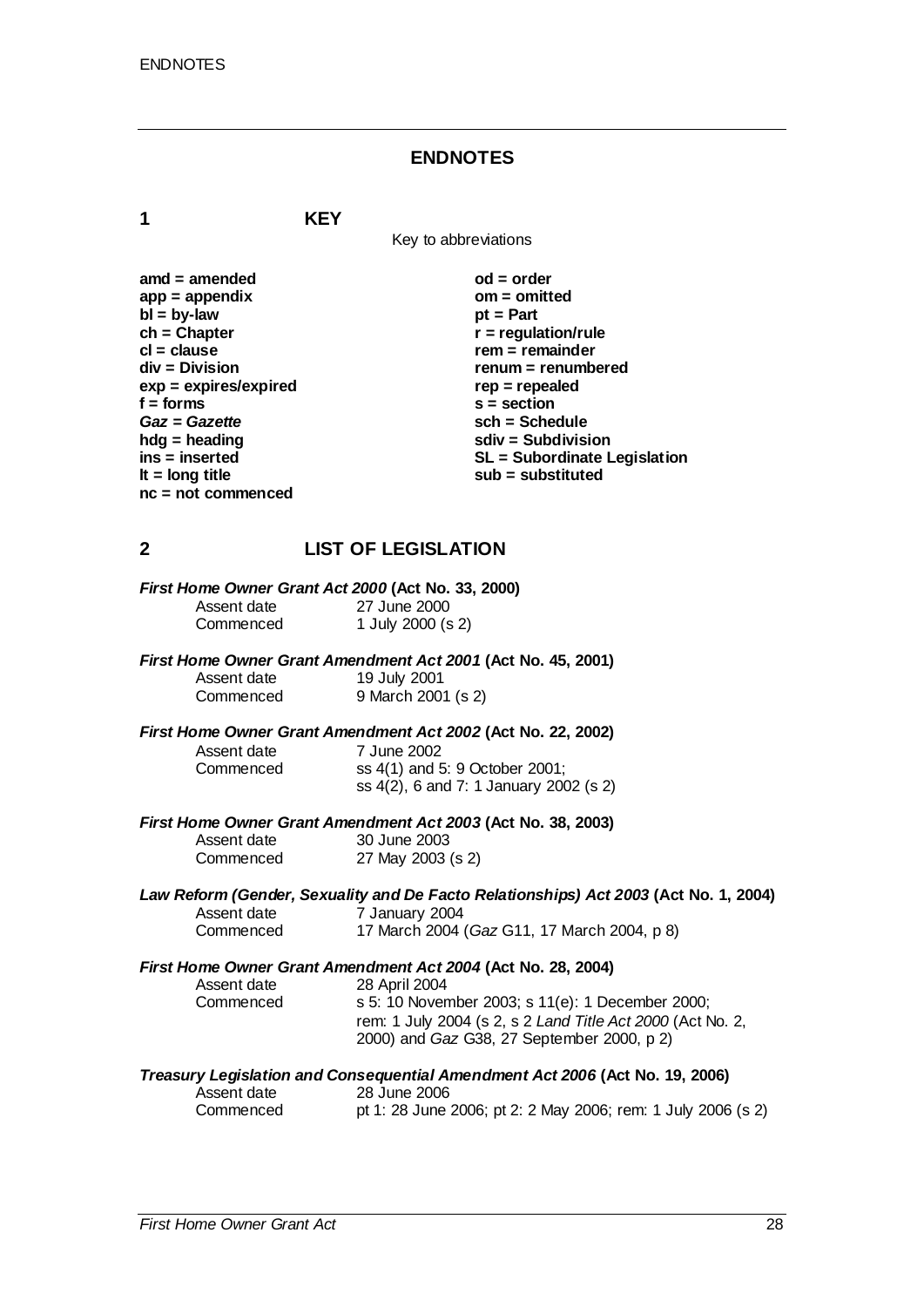| Assent date<br>Commenced | Statute Law Revision Act 2007 (Act No. 4, 2007)<br>8 March 2007<br>8 March 2007                              |
|--------------------------|--------------------------------------------------------------------------------------------------------------|
|                          | Legal Profession (Consequential Amendments) Act 2007 (Act No. 7, 2007)                                       |
| Assent date<br>Commenced | 17 May 2007<br>s 10: 1 July 2007; rem: 17 May 2007 (s 2 and Gaz G26,<br>27 June 2007, p 3)                   |
|                          | Revenue (Budget Initiatives) Amendment Act 2007 (Act No. 12, 2007)                                           |
| Assent date              | 30 June 2007                                                                                                 |
| Commenced                | pt 2, div 2 and pt 3, div 2: 1 May 2007; rem: 1 July 2007 (s 2)                                              |
|                          | First Home Owner Grant Amendment Act 2007 (Act No. 25, 2007)                                                 |
| Assent date              | 29 October 2007                                                                                              |
| Commenced                | 1 January 2008 (s 2)                                                                                         |
|                          | Revenue Law Reform (Budget Initiatives) Act 2008 (Act No. 23, 2008)                                          |
| Assent date<br>Commenced | 30 June 2008                                                                                                 |
|                          | pt 1, ss 3, 12(1), 18 and 19: 1 January 2008;<br>ss 7, 10 and 11(1): 6 May 2008; rem: 1 July 2008 (s 2)      |
|                          | First Home Owner Grant Amendment Act 2009 (Act No. 8, 2009)                                                  |
| Assent date              | 26 May 2009<br>ss 3 to 6: 14 October 2008; rem: 26 May 2009 (s 2)                                            |
| Commenced                |                                                                                                              |
|                          | Financial Management Amendment Act 2009 (Act No. 15, 2009)                                                   |
| Assent date              | 18 June 2009                                                                                                 |
| Commenced                | 18 June 2009                                                                                                 |
|                          | Revenue Legislation Amendment Act 2009 (Act No. 17, 2009)                                                    |
| Assent date              | 25 June 2009                                                                                                 |
| Commenced                | pt 1 and pt 3, divs 1 and 2: 1 October 2008;<br>pt 3, div 3: 6 May 2009; pt 2, divs 1 and 2, pt 3, div 4 and |
|                          | pts 4 and 5: June 2009; pt 3, div 5: 1 July 2009; pt 2, div 3                                                |
|                          | and pt 3, div 6: 1 January 2010 (s 2 and Gaz G49,                                                            |
|                          | 9 December 2009, p 3)                                                                                        |
| Assent date              | Revenue and Other Legislation Amendment Act 2010 (Act No. 21, 2010)<br>30 June 2010                          |
| Commenced                | pt 2 and pt 4, divs 1 and 2: 4 May 2010; rem: 1 July 2010 (s 2)                                              |
|                          |                                                                                                              |
|                          | Revenue Legislation Amendment Act 2011 (Act No. 21, 2011)<br>24 June 2011                                    |
| Assent date<br>Commenced | pt 2: 3 May 2011; rem: 1 July 2011 (s 2)                                                                     |
|                          | Revenue and Other Legislation Amendment Act 201 (Act No. 30, 2012)                                           |
| Assent date              | 18 December 2012                                                                                             |
| Commenced                | pts 2 and 3: 4 December 2012; pt 4: 1 January 2013;<br>rem: 18 December 2012 (s 2)                           |
|                          |                                                                                                              |
| 3                        | <b>SAVINGS AND TRANSITIONAL PROVISIONS</b>                                                                   |

s 4 *First Home Owner Grant Amendment Act 2003* (Act No. 38, 2003) s 70 *Law Reform (Gender, Sexuality and De Facto Relationships) Act 2003* (Act No. 1, 2004)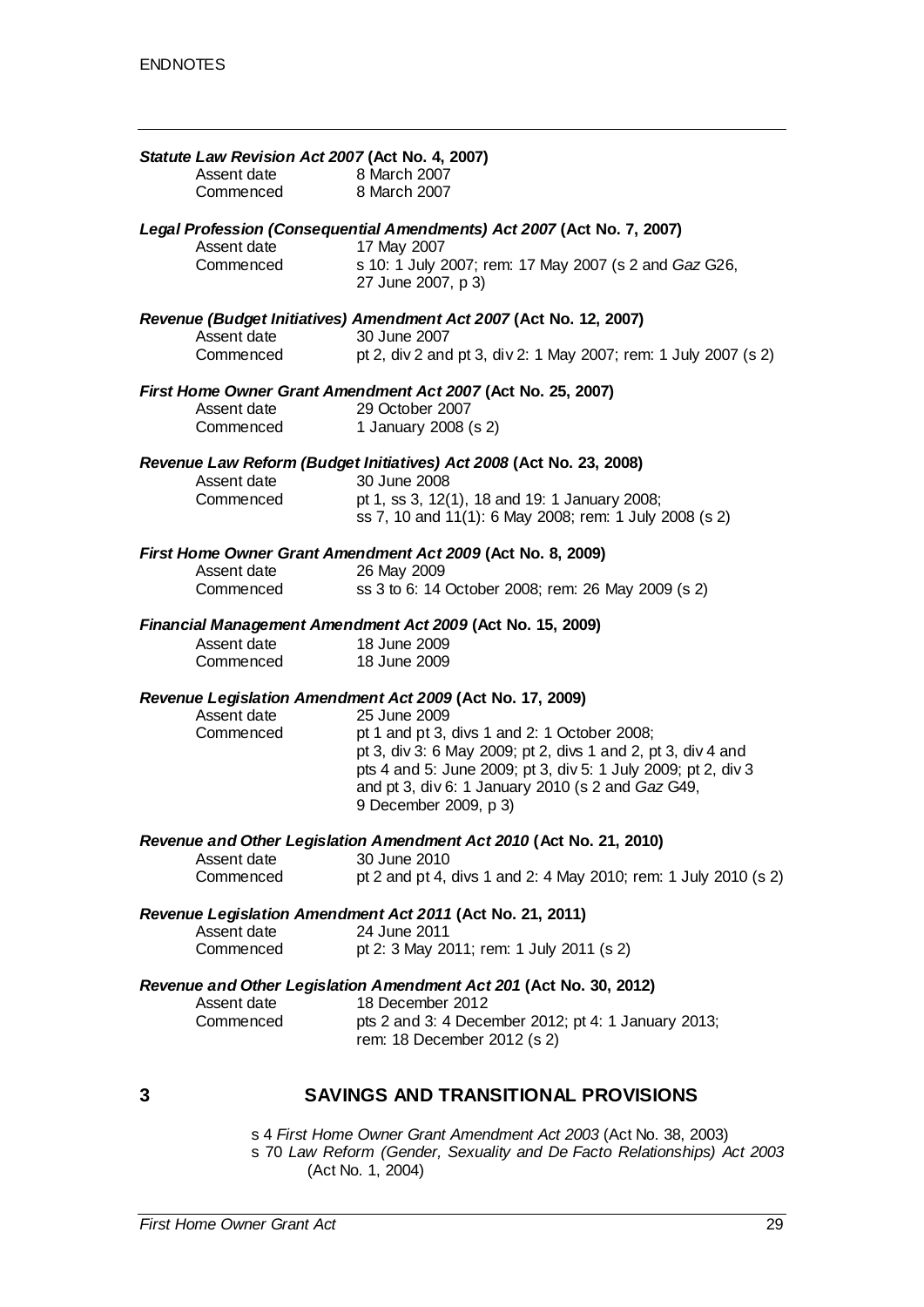s 13 *First Home Owner Grant Amendment Act 2004* (Act No. 28, 2004)

| 4              | <b>LIST OF AMENDMENTS</b>                                                                                                                                                                                   |
|----------------|-------------------------------------------------------------------------------------------------------------------------------------------------------------------------------------------------------------|
| s 3            | amd No. 1, 2004, s 62; No. 28, 2004, s 4; No. 25, 2007, s 4; No. 23, 2008,<br>s 14; No. 8, 2009, s 7; No. 17, 2009, No. 30, 2012, s ss 4 and 5; No. 21,<br>2010, s 4; No. 21, 2011, s 4; No. 30, 2012, s 11 |
| s 3A           | ins No. 8, 2009, s 4<br>rep No. 30, 2012, s 12                                                                                                                                                              |
| s 4            | amd No. 8, 2009, s 7                                                                                                                                                                                        |
| s <sub>5</sub> | amd No. 8, 2009, s 7; No. 21, 2010, s 5                                                                                                                                                                     |
| s 6            | amd No. 1, 2004, s 62; No. 19, 2006, s 9                                                                                                                                                                    |
| s 8            | sub No. 28, 2004, s 5                                                                                                                                                                                       |
| s 9            | amd No. 19, 2006, s 10                                                                                                                                                                                      |
| s 10           | amd No. 1, 2004, s 62; No. 28, 2004, s 6                                                                                                                                                                    |
| s 11           | amd No. 1, 2004, s 62; No. 28, 2004, s 7; No. 19, 2006, ss 4 and 11; No. 21,<br>2010, s 37                                                                                                                  |
| s 12           | amd No. 28, 2004, s 8; No. 19, 2006, s 12; No. 21, 2010, s 37<br>sub No. 21, 2011, s 5                                                                                                                      |
| s 12A          | ins No. 17, 2009, s 6                                                                                                                                                                                       |
| s 13           | amd No. 17, 2009, s 7; No. 21, 2010, ss 6 and 37                                                                                                                                                            |
| s 13AA         | ins No. 17, 2009, s 8                                                                                                                                                                                       |
| pt 2           |                                                                                                                                                                                                             |
| div 3A hdg     | ins No. 45, 2001, s 4                                                                                                                                                                                       |
|                | exp s 13E 1 July 2002                                                                                                                                                                                       |
|                | ins No. 8, 2009, s 5                                                                                                                                                                                        |
|                | rep No. 30, 2012, s 13                                                                                                                                                                                      |
| s 13A          | ins No. 45, 2001, s 4                                                                                                                                                                                       |
|                | exp s 13E 1 July 2002                                                                                                                                                                                       |
|                | ins No. 8, 2009, s 5                                                                                                                                                                                        |
|                | rep No. 30, 2012, s 13                                                                                                                                                                                      |
| s 13B          | ins No. 45, 2001, s 4                                                                                                                                                                                       |
|                | amd No. 22, 2002, s 4                                                                                                                                                                                       |
|                | exp s 13E 1 July 2002<br>ins No. 8, 2009, s 5                                                                                                                                                               |
|                | rep No. 30, 2012, s 13                                                                                                                                                                                      |
| s 13C          | ins No. 45, 2001, s 4                                                                                                                                                                                       |
|                | amd No. 22, 2002, s 5                                                                                                                                                                                       |
|                | exp s 13E 1 July 2002                                                                                                                                                                                       |
|                | ins No. 8, 2009, s 5                                                                                                                                                                                        |
|                | rep No. 30, 2012, s 13                                                                                                                                                                                      |
| s 13D          | ins No. 45, 2001, s 4                                                                                                                                                                                       |
|                | amd No. 22, 2002, s 6                                                                                                                                                                                       |
|                | exp s 13E 1 July 2002                                                                                                                                                                                       |
|                | ins No. 8, 2009, s 5                                                                                                                                                                                        |
|                | rep No. 30, 2012, s 13                                                                                                                                                                                      |
| s 13E          | ins No. 45, 2001, s 4                                                                                                                                                                                       |
|                | amd No. 22, 2002, s 7                                                                                                                                                                                       |
|                | exp s 13E 1 July 2002                                                                                                                                                                                       |
|                | ins No. 8, 2009, s 5                                                                                                                                                                                        |
|                | rep No. 30, 2012, s 13                                                                                                                                                                                      |
| s 14<br>s 17   | amd No. 1, 2004, s 62; No. 21, 2010, s 37                                                                                                                                                                   |
| s 18           | amd No. 28, 2004, s 9; No. 17, 2009, s 9; No. 21, 2011, s 6<br>amd No. 12, 2007, s 23                                                                                                                       |
|                | sub No. 30, 2012, s 14                                                                                                                                                                                      |
| s 18A          | ins No. 8, 2009, s 6                                                                                                                                                                                        |
|                | rep No. 30, 2012, s 14                                                                                                                                                                                      |